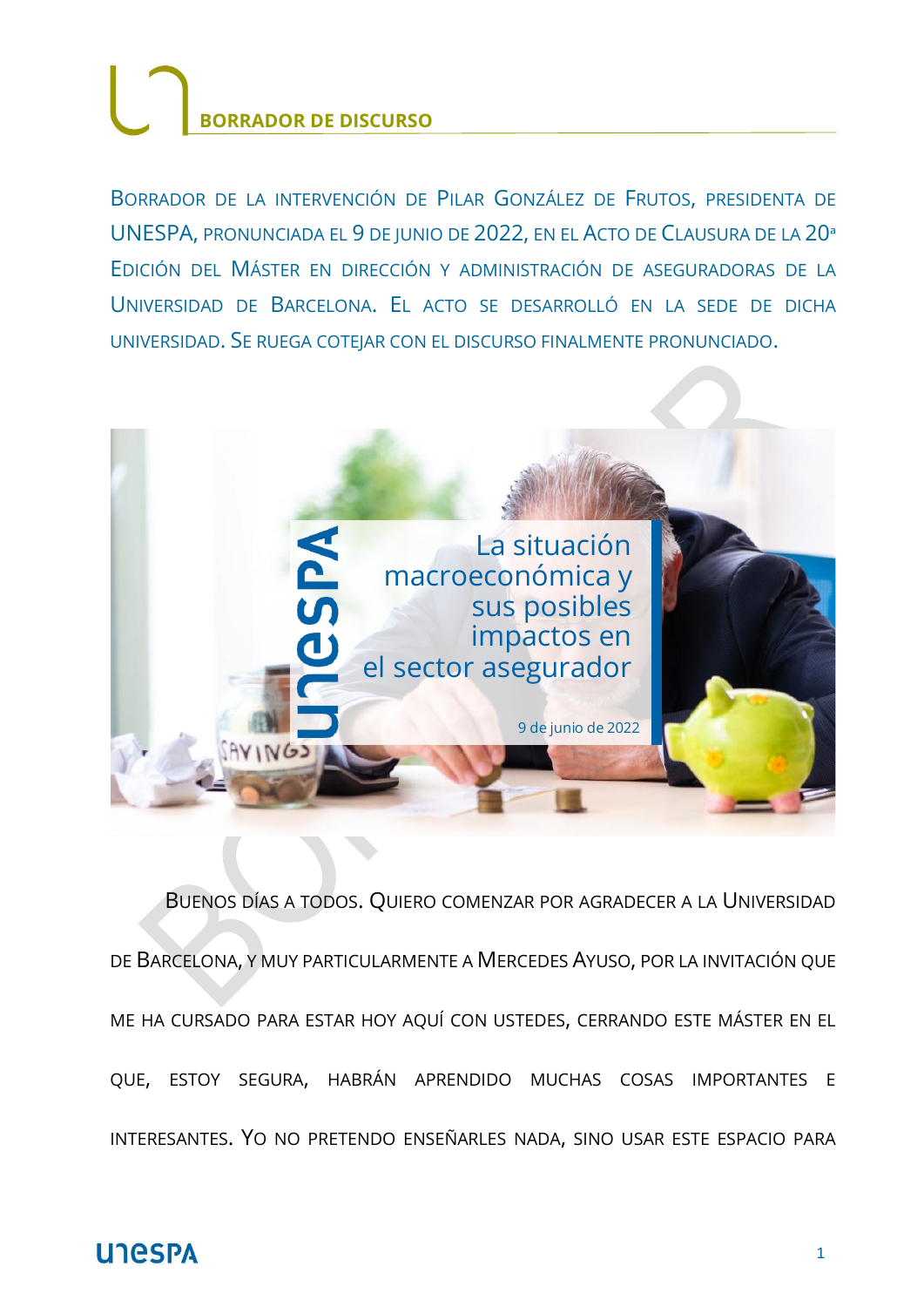COMPARTIR MI PUNTO DE VISTA CON USTEDES SOBRE EL TEMA DEL QUE ME HAN INVITADO A HABLAR: LA SITUACIÓN ECONÓMICA Y SU POSIBLE IMPACTO SOBRE EL SECTOR ASEGURADOR.

POR DELANTE LES DIRÉ QUE, SI SU EXPECTATIVA ES SALIR HOY DE AQUÍ CON PREDICCIONES PRECISAS SOBRE LA EVOLUCIÓN ESPERABLE DE LAS GRANDES CIFRAS DEL SEGURO, ME TEMO QUE SE VAN A QUEDAR, COMO SE DICE EN MI TIERRA SEGOVIANA, CON LA CABEZA CALIENTE Y LOS PIES FRÍOS. SI ALGO ME HAN ENSEÑADO MUCHOS AÑOS TRABAJANDO CORPORATIVAMENTE EN EL ÁMBITO ASEGURADOR ES QUE EL SEGURO, Y MUY PARTICULARMENTE EL SEGURO DE VIDA, ES UNA REALIDAD MULTIPOLAR QUE RESPONDE A MUCHAS VARIABLES Y, POR LO TANTO, AUNQUE EXISTEN MODELOS PREDICTIVOS CON MÁS QUE RAZONABLES TASAS DE ÉXITO, LA ESTIMACIÓN DE LA EVOLUCIÓN FUTURA DE LAS CIFRAS DEL SEGURO ES ALGO QUE RESULTA COMPLEJO Y EN ALGUNAS OCASIONES PODRÍA SER HASTA CONTRAPRODUCENTE. DICHO ESTO, QUISIERA TRASLADARLES ALGUNOS ELEMENTOS QUE CREO IMPORTANTES PARA EL ANÁLISIS.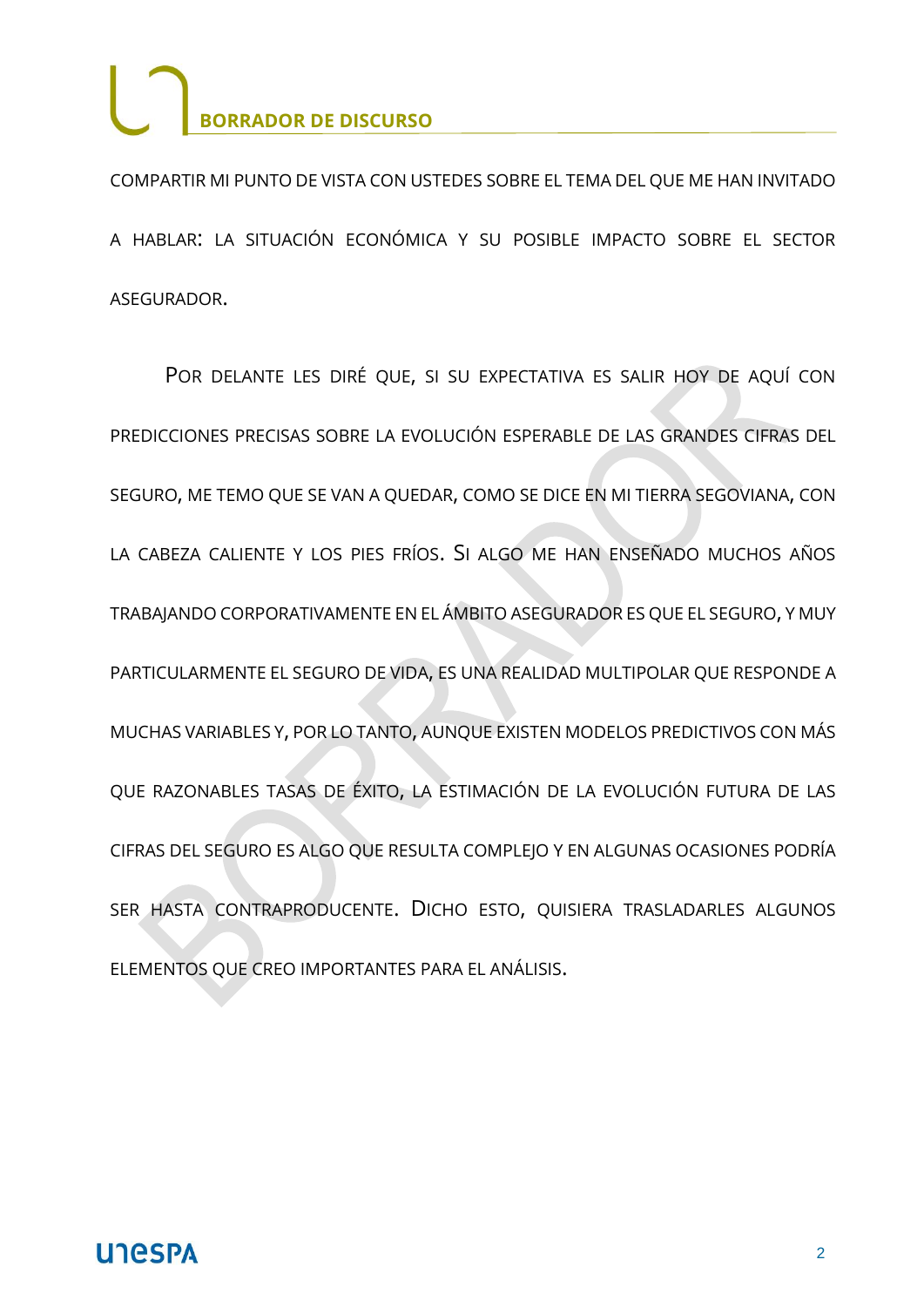Qué es UNESPA  $\mathbf{1}$ Nuestros fundamentals

- · Asociación del seguro existente desde 1977. Miembro de CEOE.
- · Cerca de 200 asociados, representativos del 98% del seguro español.
- · Gobernanza basada en la representatividad: el Comité Ejecutivo acumula más del 75% del mercado
- Nuestras grandes prioridades:
	- Servir como interlocutores sectoriales
	- Defender y difundir la imagen del seguro
- · Amplia vertiente de prestación de servicios al asociado, con elevado contenido digital

**UTGSPA** 

ANTES DE EMPEZAR, SIN EMBARGO, ME GUSTARÍA DECIRLES ALGUNAS COSAS SOBRE LA ASOCIACIÓN QUE PRESIDO. AL FIN Y AL CABO, SON INFORMACIONES QUE A MENUDO LAS PERSONAS COMO YO DAMOS POR SABIDAS; PERO LA EXPERIENCIA DICE QUE ÉSA NO ES LA MEJOR DE LAS ESTRATEGIAS DEL MUNDO.

UNESPA ES EL ACRÓNIMO DE LA UNIÓN ESPAÑOLA DE ENTIDADES

ASEGURADORAS Y REASEGURADORAS. ES UNA ASOCIACIÓN EMPRESARIAL CREADA EN

1977 QUE PERTENECE A LA CONFEDERACIÓN ESPAÑOLA DE ORGANIZACIONES

EMPRESARIALES, LA CEOE. TENEMOS CERCA DE 200 ASOCIADOS QUE REPRESENTAN A

CERCA DEL 98% DEL SEGURO ESPAÑOL. LA REPRESENTATIVIDAD, CIERTAMENTE, ES LA

GRAN OBSESIÓN DE UNESPA. LO QUE NOSOTROS INTENTAMOS ES QUE CADA VEZ QUE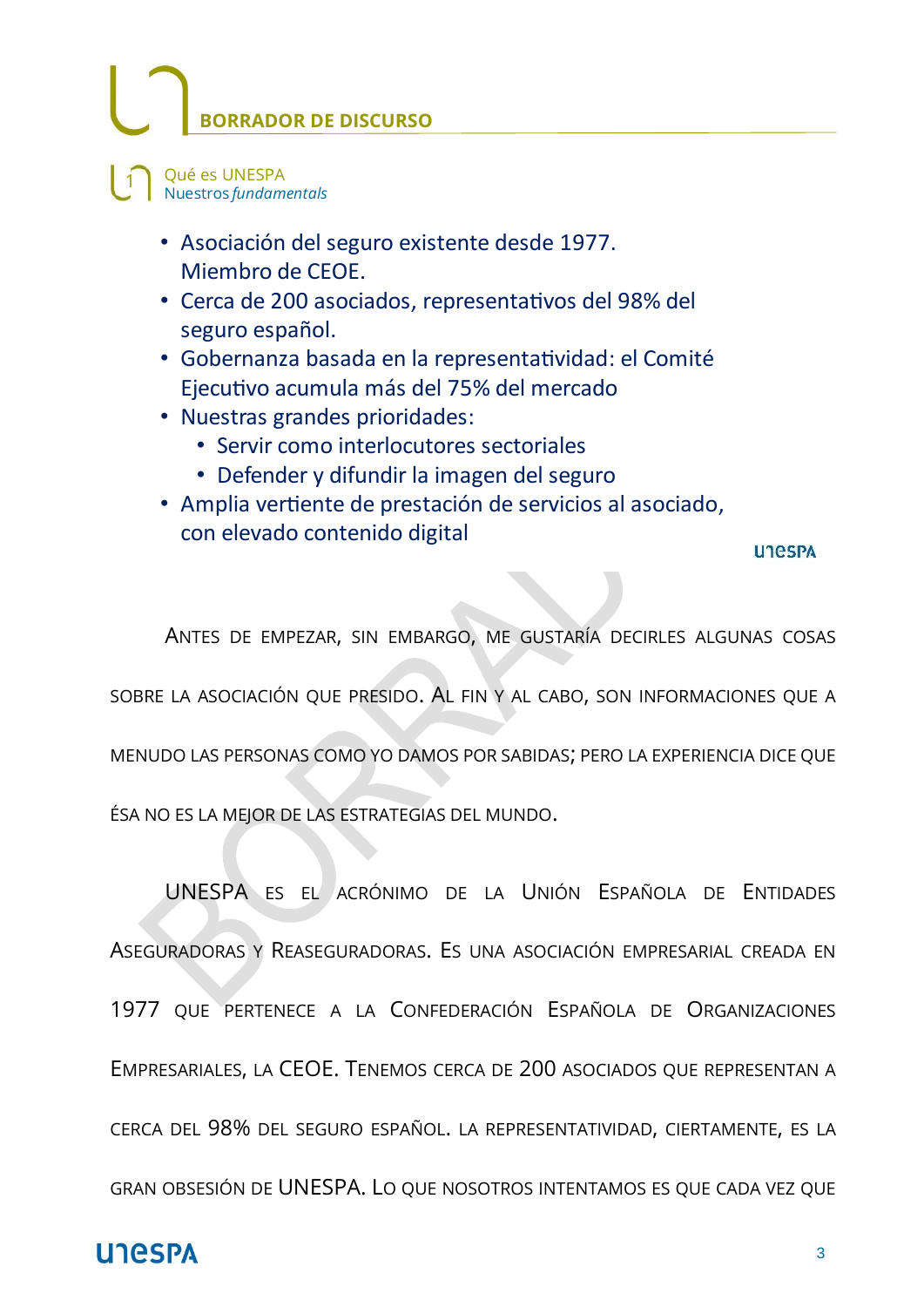HABLAMOS, QUEDE CLARO QUE LO QUE DECIMOS LO ESTÁ DICIENDO, DE MANERA CONSENSUADA, EL SEGURO PRIVADO ESPAÑOL. POR ELLO, LA ALTA REPRESENTATIVIDAD EN SÍ DE LA ASOCIACIÓN SE COMUNICA A SUS ÓRGANOS DE GOBIERNO; NUESTRO COMITÉ EJECUTIVO, QUE ES EL ÓRGANO DE REUNIÓN MENSUAL QUE ARROSTRA LA GESTIÓN DE LA ASOCIACIÓN, ENGLOBA ENTRE SUS MIEMBROS MÁS DE TRES CUARTAS PARTES DEL MERCADO ESPAÑOL.

UNESPA TIENE SUS OBJETIVOS ADECUADAMENTE DEFINIDOS EN SUS ESTATUTOS; PERO YO CREO QUE LO JUSTO ES RESUMIRLOS EN DOS GRANDES LABORES QUE DEBEMOS CUMPLIR: POR UN LADO, SERVIR DE INTERLOCUTOR DEL SEGURO ESPAÑOL FRENTE A TERCEROS, NOTABLEMENTE LAS ADMINISTRACIONES PÚBLICAS Y TAMBIÉN LOS GRUPOS POLÍTICOS. Y, POR OTRO LADO, DEFENDER LA IMAGEN DEL SECTOR. CREEMOS SINCERAMENTE QUE LAS SOCIEDADES MÁS AVANZADAS Y CON MAYORES NIVELES DE BIENESTAR DEL MUNDO SON SOCIEDADES MUY ASEGURADAS; POR ELLO, FOMENTAR LA PRODUCCIÓN Y PRESENCIA DEL SEGURO ES FOMENTAR, TAMBIÉN, EL DESARROLLO, LA IGUALDAD, EL BIENESTAR Y, EN ESTOS ÚLTIMOS TIEMPOS, LA SOSTENIBILIDAD. SOMOS, POR CIERTO, UNO DE LOS POCOS SECTORES DE LA ECONOMÍA ESPAÑOLA QUE, COMO TAL, PUBLICA SUS INDICADORES DE SOSTENIBILIDAD.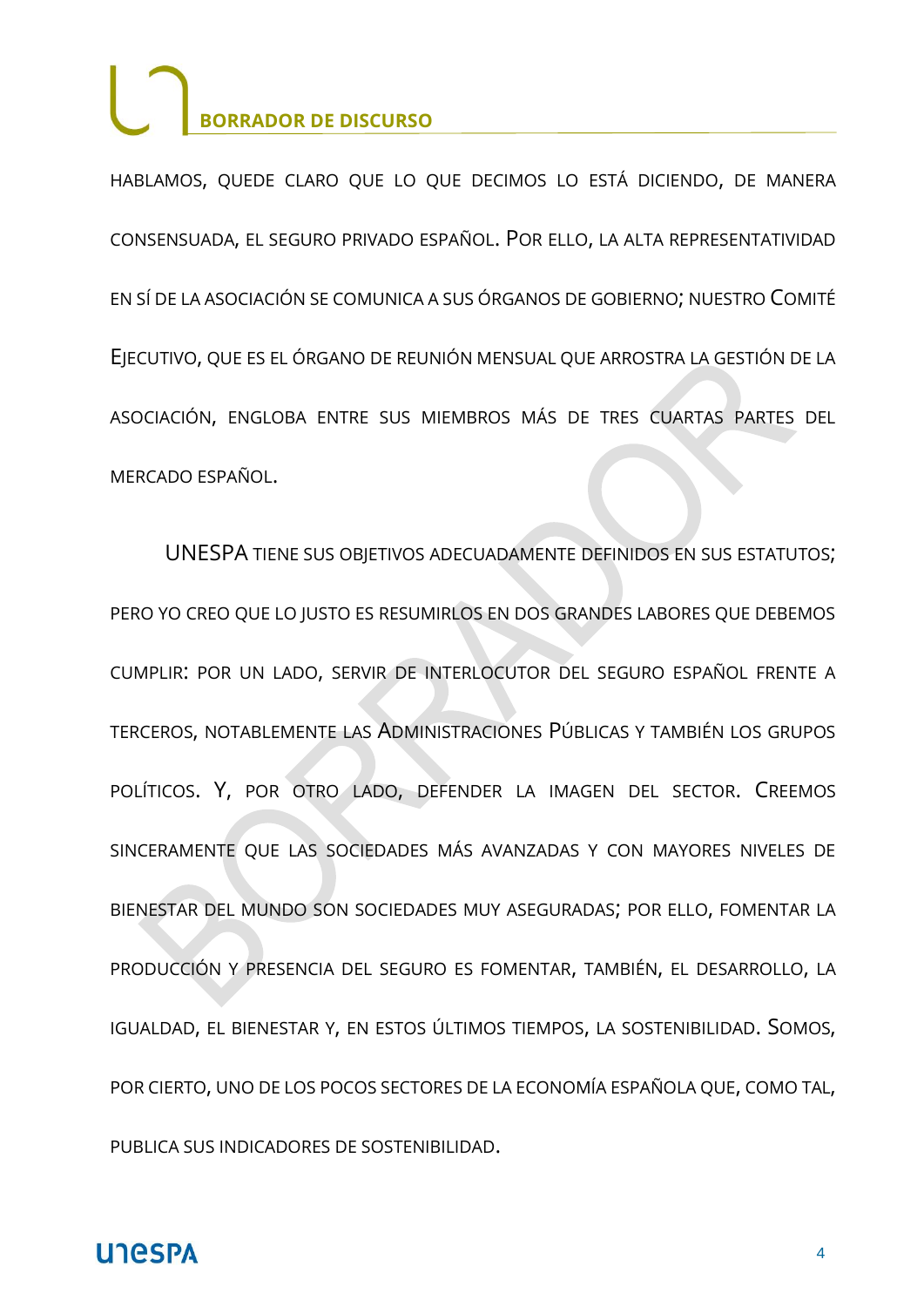ADEMÁS DE ESTOS DOS GRANDES OBJETIVOS POLÍTICOS, POR ASÍ DECIRLO, EN UNESPA TENEMOS UN GRAN OBJETIVO LOGÍSTICO, QUE ES CONVERTIRNOS EN UN AUTÉNTICO CENTRO DE SERVICIOS PARA NUESTROS ASOCIADOS. UNESPA, ADEMÁS DE SER EFECTIVA, QUIERE SER ÚTIL A LOS ASEGURADORES; Y ES POR ELLO QUE TODA AQUELLA INICIATIVA QUE SE PUEDA O SE DEBA PLANTEAR O IMPLANTAR EN UN ÁMBITO SECTORIAL, DESDE FICHEROS ANTIFRAUDE HASTA CONVENIOS DE INDEMNIZACIÓN DIRECTA, ES IMPULSADA POR LA ASOCIACIÓN. NOS FINANCIAMOS EXCLUSIVAMENTE CON LAS CUOTAS DE NUESTROS ASOCIADOS.

La situación macroeconómica  $\mathbf{1}$ Lo básico: evolución del PIB

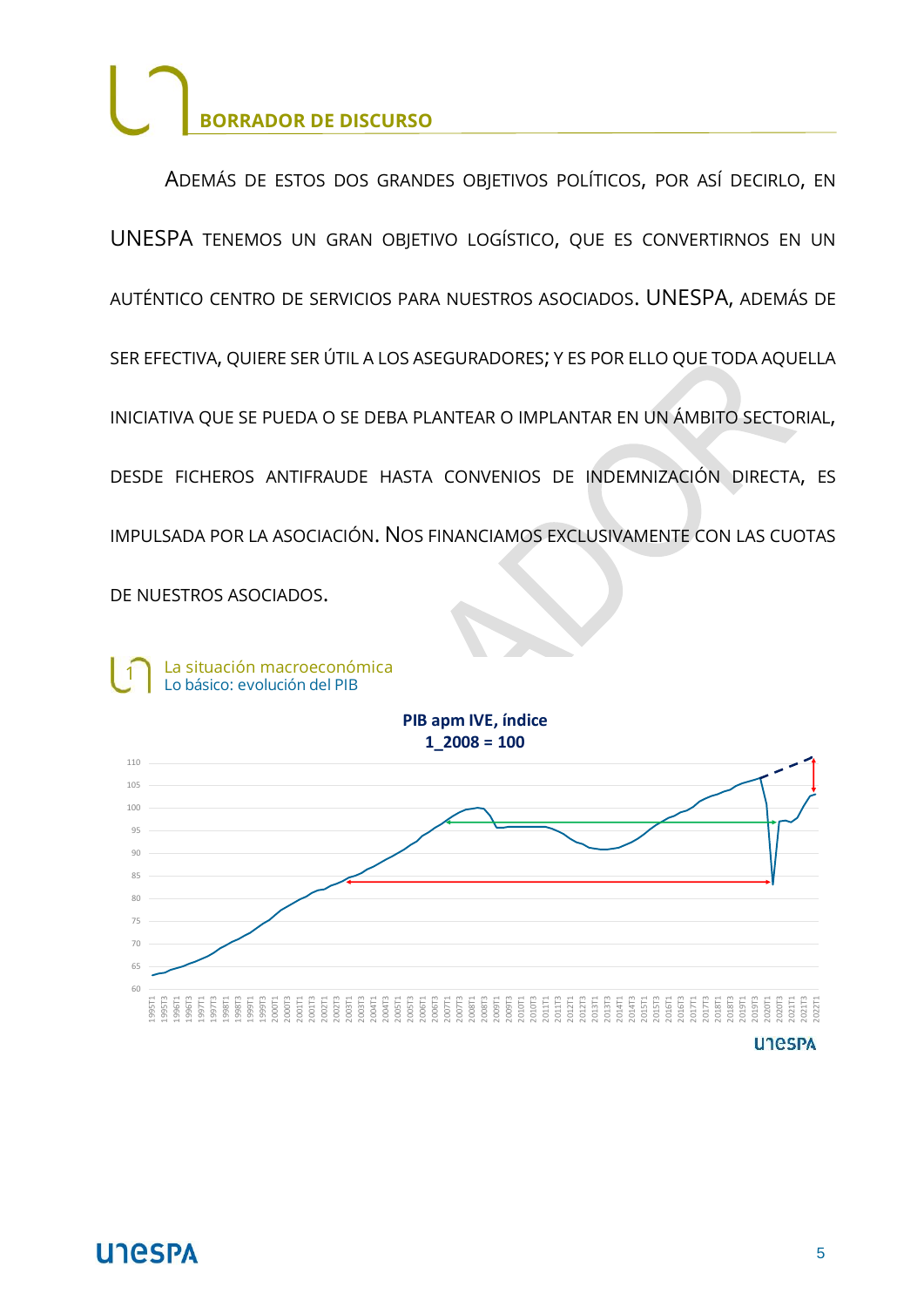BIEN, HECHAS LAS PRESENTACIONES POR MI PARTE, VOY A COMENZAR CON EL ANÁLISIS DE LOS ACTUALES RETOS DE NUESTRA ECONOMÍA; Y COMENZARÉ POR LO MÁS GENÉRICO, QUE ES LA MEDICIÓN DE NUESTRA CAPACIDAD DE GENERAR VALOR AÑADIDO.

PARA NINGUNO DE USTEDES SERÁ UNA NOVEDAD, SUPONGO, QUE YO LES DIGA QUE LA MEJOR FORMA DE RESUMIR LA SITUACIÓN ACTUAL ES CON LA FRASE: NO ESTAMOS DONDE CREÍAMOS QUE ESTARÍAMOS A 9 DE JUNIO DE 2022. LA CRISIS PANDÉMICA, QUE EN ESPAÑA ESTALLÓ EN APENAS UNAS HORAS EL 14 DE MARZO DE 2020, SUPUSO UN SHOCK INUSITADO PARA LA ECONOMÍA DEL PAÍS. DE HECHO, EN TÉRMINOS DE ÍNDICE DE VOLUMEN ENCADENADO DEL PIB, EL CONFINAMIENTO DE LA SOCIEDAD Y DE LA ECONOMÍA ESPAÑOLAS SUPUSO, LITERALMENTE, CAER EN ESO QUE LOS QUE HEMOS JUGADO A LA OCA CONOCEMOS COMO LA CASILLA DE LA MUERTE, ÉSA EN LA QUE HABÍA QUE REGRESAR A LA SALIDA. EL PASO ATRÁS, EN TÉRMINOS DE VOLUMEN ENCADENADO, FUE DE 19 AÑOS; AUNQUE CIERTO ES QUE 16 DE ESOS 19 AÑOS SE RECUPERARON CON MUCHA RAPIDEZ. AQUÍ, SIN EMBARGO, ES DONDE LA ECUACIÓN SE HA TORCIDO UN POCO.

LAS PRIMERAS ESTIMACIONES CONTABAN CON 2021 Y 2022 PARA REGRESAR, SIQUIERA CUANTITATIVAMENTE, A LA SITUACIÓN PREPANDÉMICA. SIN EMBARGO, ESTAS PREDICCIONES COMETÍAN EL ERROR DE SER ESTIMACIONES *CETERIS PARIBUS*;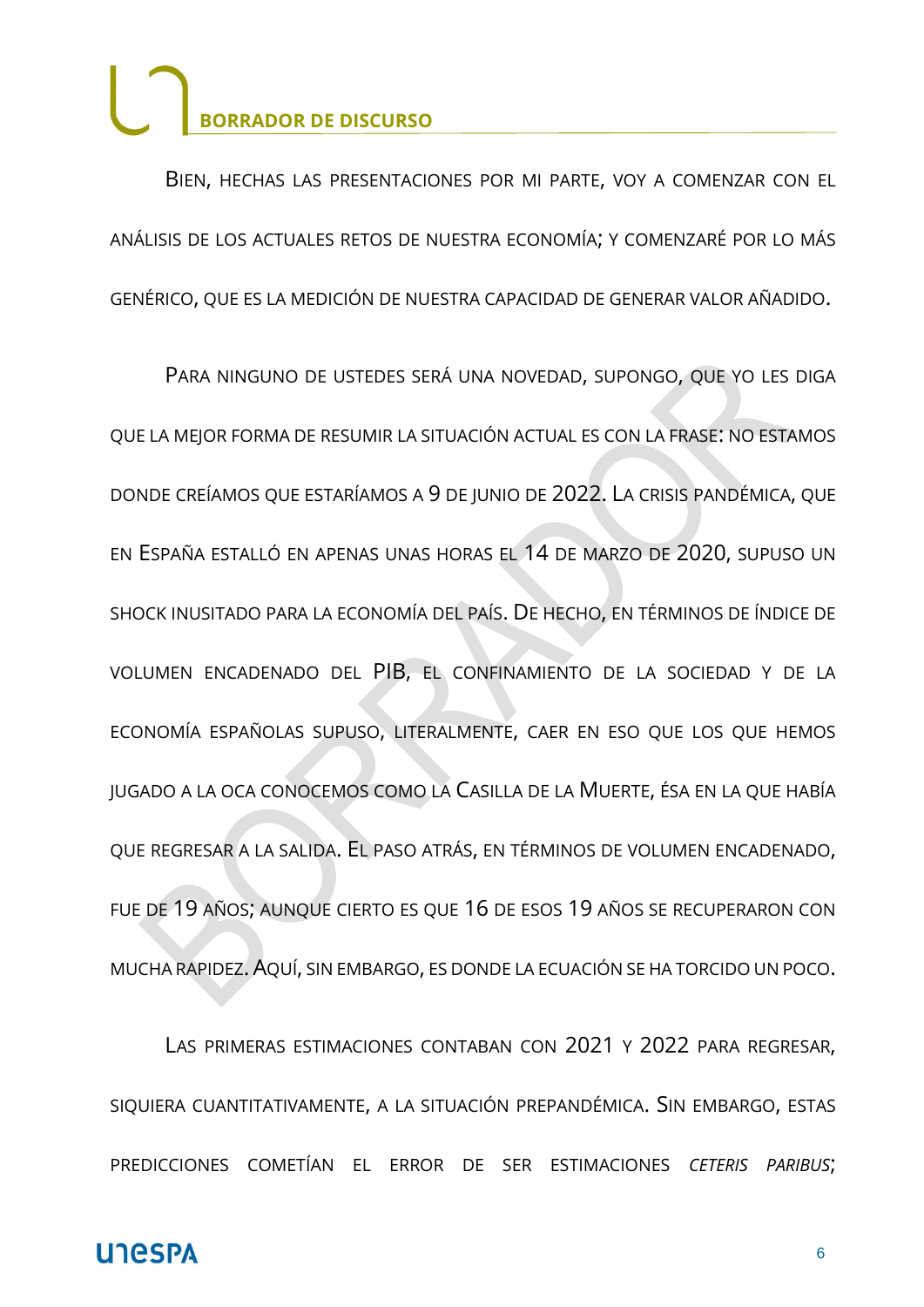ESTIMACIONES QUE, POR LO TANTO, ESTIMABAN QUE LA ECONOMÍA MOSTRABA UNA SENDA SÓLIDA HACIA EL CRECIMIENTO EN 2019, COSA QUE ES BÁSICAMENTE CIERTA; Y QUE LA CRISIS DE LA COVID-19 TAN SÓLO HABÍA GENERADO UN HIATO EN ESA REALIDAD, POR LO QUE EL CRECIMIENTO SE RETOMARÍA CON RAPIDEZ. EL PROBLEMA ES QUE LA SITUACIÓN NO HA SIDO LA MISMA Y, COMO YA MUESTRAN LAS GRÁFICAS, LA RECUPERACIÓN ES UNA RECUPERACIÓN DUBITATIVA. CLARO, A FINALES DE 2020, CUANDO SE CONSTRUÍAN LOS MODELOS DE RECUPERACIÓN DEL EQUILIBRIO EN 24 MESES, NADIE CONTABA, NI CON LOS PROBLEMAS MUNDIALES DE ABASTECIMIENTOS, NI CON LAS TENSIONES INFLACIONARIAS NI, POR SUPUESTO, CON LA INVASIÓN DE UCRANIA. Y EL HECHO DE QUE NO HAYAMOS ALCANZADO EL NIVEL PREPANDÉMICO NOS COLOCA EN UNA SITUACIÓN COMPROMETIDA PORQUE, REALMENTE, NO DEBERÍAMOS ESTAR EN EL NIVEL PREPANDÉMICO, PUES SI EXTENDEMOS LA LÍNEA EVOLUTIVA QUE SE OBSERVABA EN 2019, VEREMOS QUE, EN REALIDAD, HOY ESTAMOS UNOS CINCO PUNTOS POR DEBAJO DE DONDE DEBERÍAMOS ESTAR, Y CON PERSPECTIVAS MÁS BIEN TENUES DE EQUILIBRAR LA SITUACIÓN EN EL CORTO PLAZO.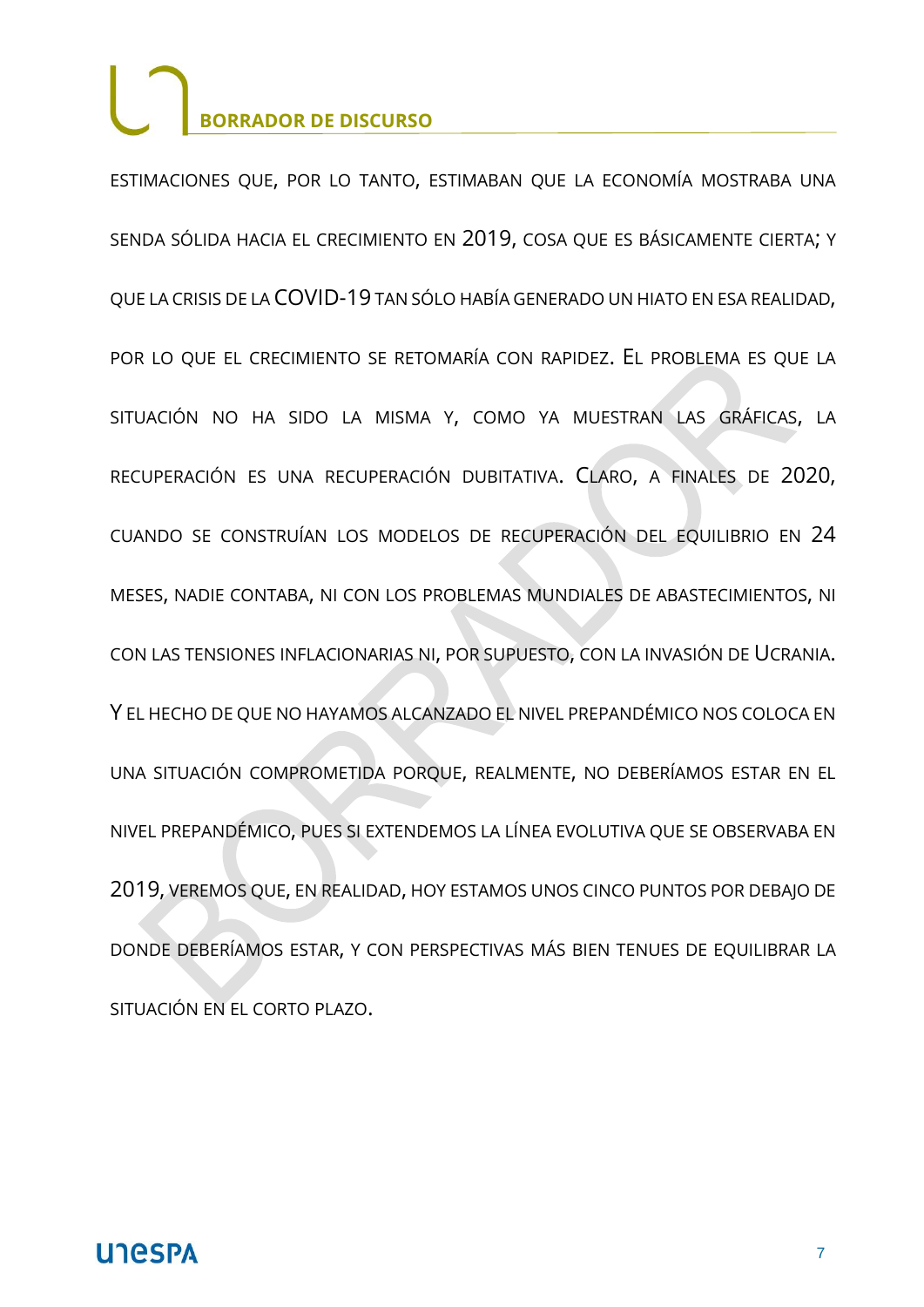

EN ESTA DIAPOSITIVA ABORDO UN ASUNTO QUE ES FUNDAMENTAL PARA LOS ANÁLISIS DEL SEGURO: LA SITUACIÓN DE LAS RENTAS Y, MUY PARTICULARMENTE, LAS RENTAS DE LAS FAMILIAS; RESPONSABLES ÚLTIMAS DE TODO EL SEGURO DE VIDA Y DE BUENA PARTE DE LOS SEGUROS QUE LLAMAMOS NO VIDA.

LA CUENTA DE RENTA DISPONIBLE DE LAS FAMILIAS POR HOGAR NOS MUESTRA UN PERFIL MUY CLARO, SÓLIDAMENTE CRECIENTE, EN LA PRIMERA MITAD DE LA PRIMERA DÉCADA DEL SIGLO. UNA EVOLUCIÓN QUE SE QUIEBRA EN 2008, CON LA CRISIS FINANCIERA E INMOBILIARIA; CAMBIO DE ORIENTACIÓN QUE GENERA UN DETERIORO BRUSCO DE LA RATIO HASTA 2014, CUANDO EMPIEZA A SUBIR DE FORMA MUY SIGNIFICATIVA HASTA 2019. ESTA IMPRESIÓN GENERAL, SIN EMBARGO, SE MATIZA DE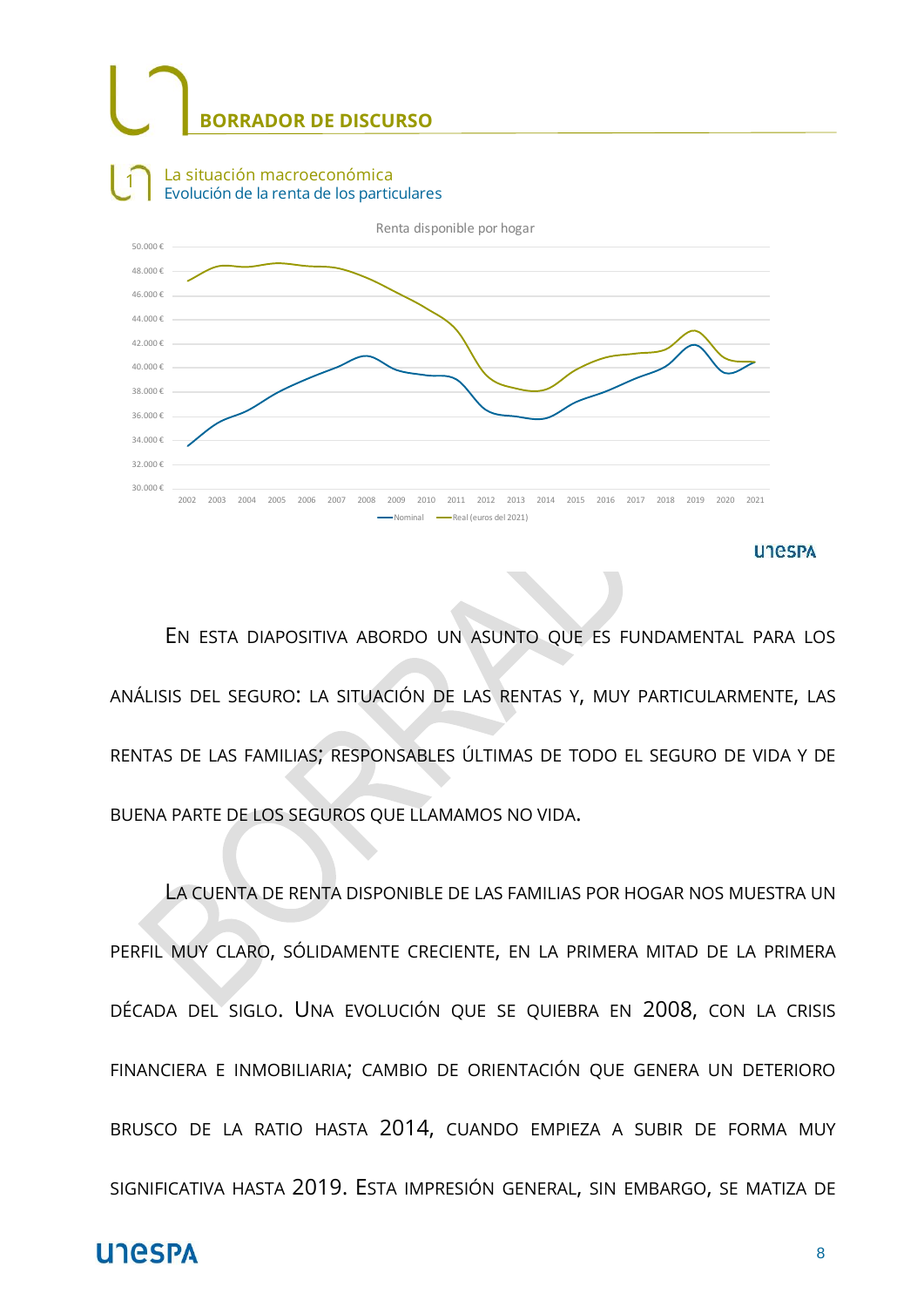FORMA CREO YO QUE SIGNIFICATIVA CUANDO LA RATIO SE ESTUDIA EN TÉRMINOS REALES. LA CURVA EN TÉRMINOS REALES DEMUESTRA QUE, EN 2019, ANTES DE COMENZAR LA CRISIS DE LA COVID-19, LA RENTA DE LOS HOGARES NO ESTABA, COMO SUGIERE LA CURVA NOMINAL, POR ENCIMA DE LOS NIVELES MÁXIMOS OBSERVADOS 15 AÑOS ANTES; EN REALIDAD, ESTABA MUY POR DEBAJO.

ESTO NOS DEBE LLEVAR A SOSPECHAR QUE, EN REALIDAD, ESTAMOS EN UNA SITUACIÓN DE RECUPERACIÓN MATIZADA. ES DECIR: NO SÓLO LA RECUPERACIÓN SOBRE EL BRUSCO SHOCK PANDÉMICO SE ESTÁ RETRASANDO; SINO QUE, ADEMÁS, NI SIQUIERA LA RECUPERACIÓN DE LOS NIVELES DE 2019 NOS SITUARÍA DONDE DEBERÍAMOS ESTAR PARA DECIR QUE DEJAMOS ESTE SHOCK ATRÁS. ESTAMOS, DE HECHO, UNOS CINCO PUNTOS POR DEBAJO DE ESE NIVEL ÓPTIMO.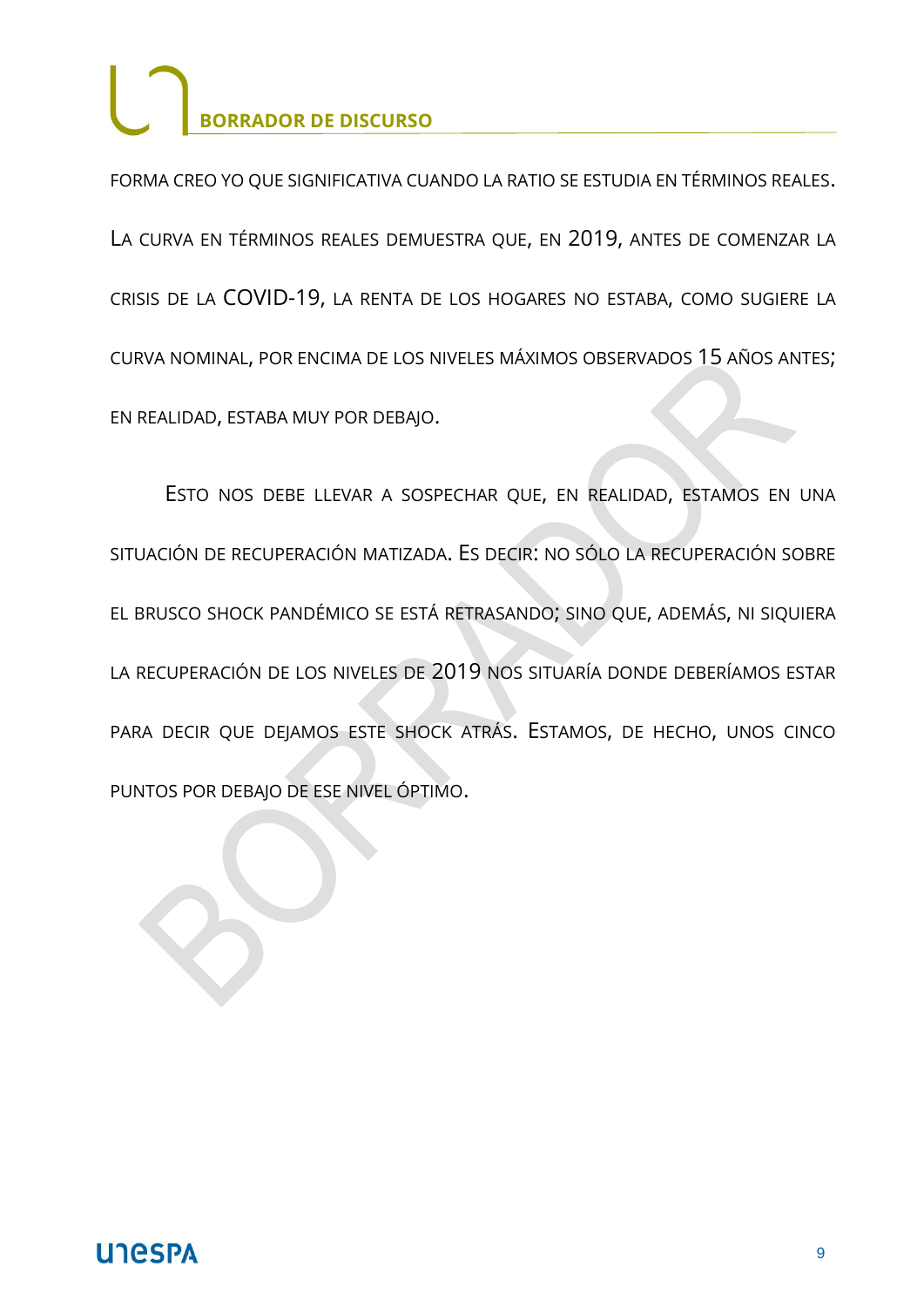#### La situación macroeconómica  $\mathbf{1}$ Evolución de la renta de los particulares





UNA PARTE MUY IMPORTANTE, EN REALIDAD CRUCIAL, DE LA EVOLUCIÓN DEL PIB ESPAÑOL EN ESTE MOMENTO, ES EL NIVEL DE CONSUMO. POR ESO LOS DATOS SOBRE LA RENTA DE LOS HOGARES LOS CONSIDERO TAN IMPORTANTES. EL CONSUMO TIENE OTRA LECTURA, QUE ES LA QUE A NOSOTROS NOS INTERESA, QUE ES LA CAPACIDAD DE AHORRO. NORMALMENTE, CUANDO LOS HOGARES RETRAEN SU CONSUMO, SUELE PRODUCIRSE EL EFECTO, RÁPIDAMENTE DESTACADO EN LA PRENSA, DE QUE LA TASA MACROECONÓMICA DE AHORRO SE ELEVA. ENTONCES SE LEEN TITULARES DEL TIPO "LOS HOGARES AHORRAN MÁS". HE DICHO YA VARIAS VECES QUE, PARA MÍ, ESE ENFOQUE ES UN ENFOQUE DESGRACIADAMENTE ERRÓNEO. CONFUNDIMOS "AHORRO" CON "NO-CONSUMO"; SON COSAS DISTINTAS.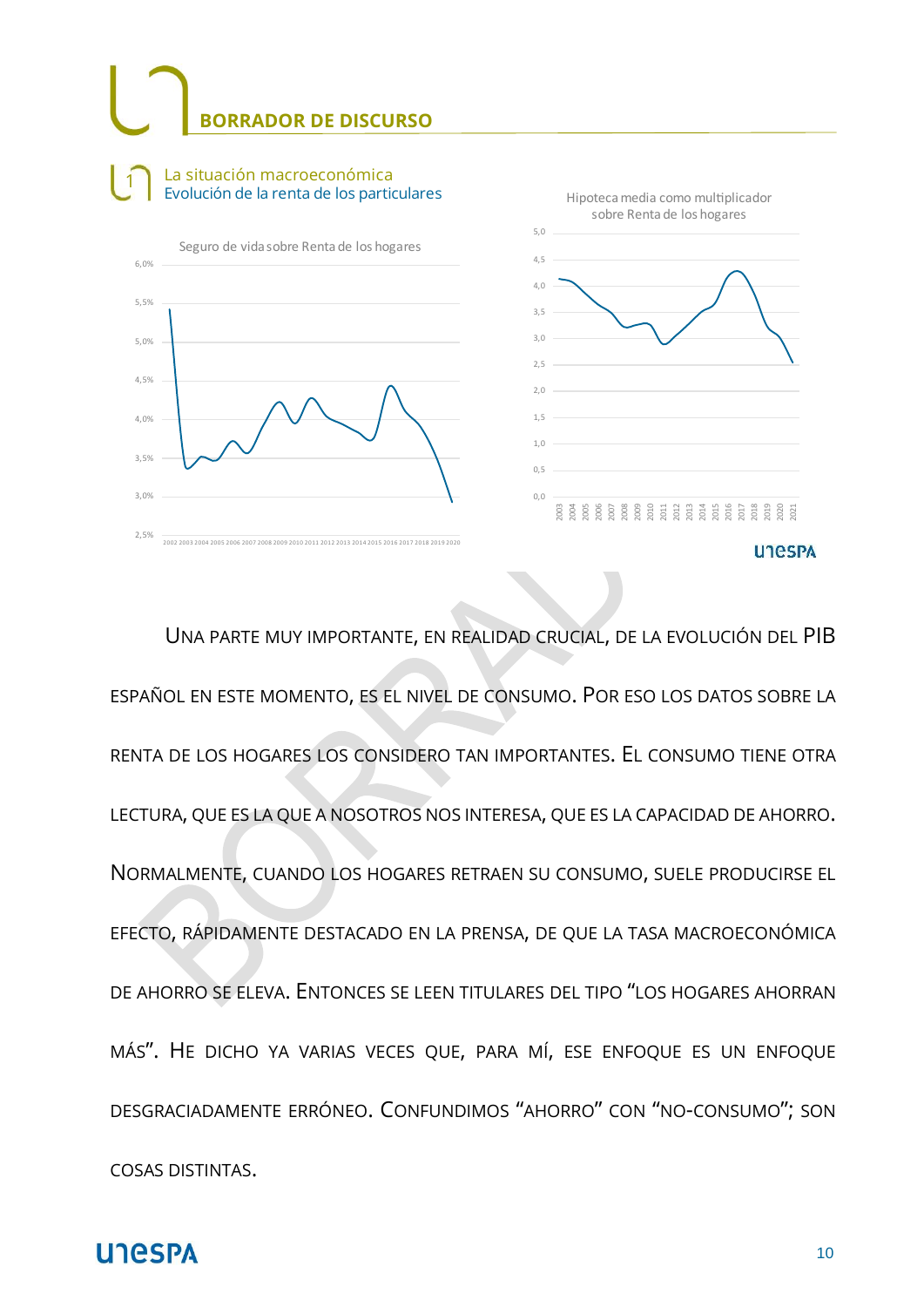LOS PARTICULARES, EN REALIDAD, NO ESTÁN AHORRANDO MÁS. DE HECHO, SE PRODUCE EL FENÓMENO DE QUE CONSUMEN Y AHORRAN CON MODERACIÓN, A LA VEZ. AQUÍ LES HE CALCULADO LA RATIO DE PRIMAS DE SEGURO DE VIDA POR HOGAR; HE TOMADO EL SEGURO DE VIDA PORQUE ES EL QUE ES MÁS DIRECTA Y COMPLETAMENTE IMPUTABLE A LAS FAMILIAS. COMO PUEDEN VER, LA RATIO ES BÁSICAMENTE ESTABLE Y, ADEMÁS, CON LA PANDEMIA SE HA DETERIORADO DE FORMA EVIDENTE. PODRÍAMOS SER SÓLO NOSOTROS. PERO OTROS DATOS INDICAN QUE NO, QUE NO LO SOMOS. FÍJENSE, SIN IR MÁS LEJOS, EN LA RATIO QUE SUPONE LA HIPOTECA MEDIA CONSTITUIDA EN CADA PERIODO TEMPORAL, EXPRESADA EN MÚLTIPLO SOBRE LA RENTA DISPONIBLE POR HOGAR EN DICHO PERIODO. AQUÍ VEMOS QUE ESTA RATIO, A PESAR DE LA BURBUJA INMOBILIARIA, YA SE ESTABA DETERIORANDO EN LOS AÑOS ANTERIORES A 2008, ANTICIPANDO EL PINCHAZO. SE RECUPERÓ CON MUCHA RAPIDEZ TRAS LA CRISIS, PERO SE DETERIORÓ CON LA MISMA RAPIDEZ EN 2019, CON LO QUE LA COVID-19 NO FUE SINO LA GASOLINA VERTIDA SOBRE LA HOGUERA. LOS HOGARES VUELVEN A ADOPTAR UNA POSICIÓN CAUTELOSA ANTE LA COMPRA DE VIVIENDA. ACTITUD CAUTELOSA QUE ES LA CONSECUENCIA DIRECTA DE LAS DIFICULTADES QUE TIENEN PARA MANTENER NIVELES DE CONSUMO Y GASTO EFECTIVO SIMILARES A LOS DE ANTES DE 2008. POR ELLO, YO CREO QUE LA PRINCIPAL LÍNEA DE ACTUACIÓN DE UNA POLÍTICA ECONÓMICA, EN ESTE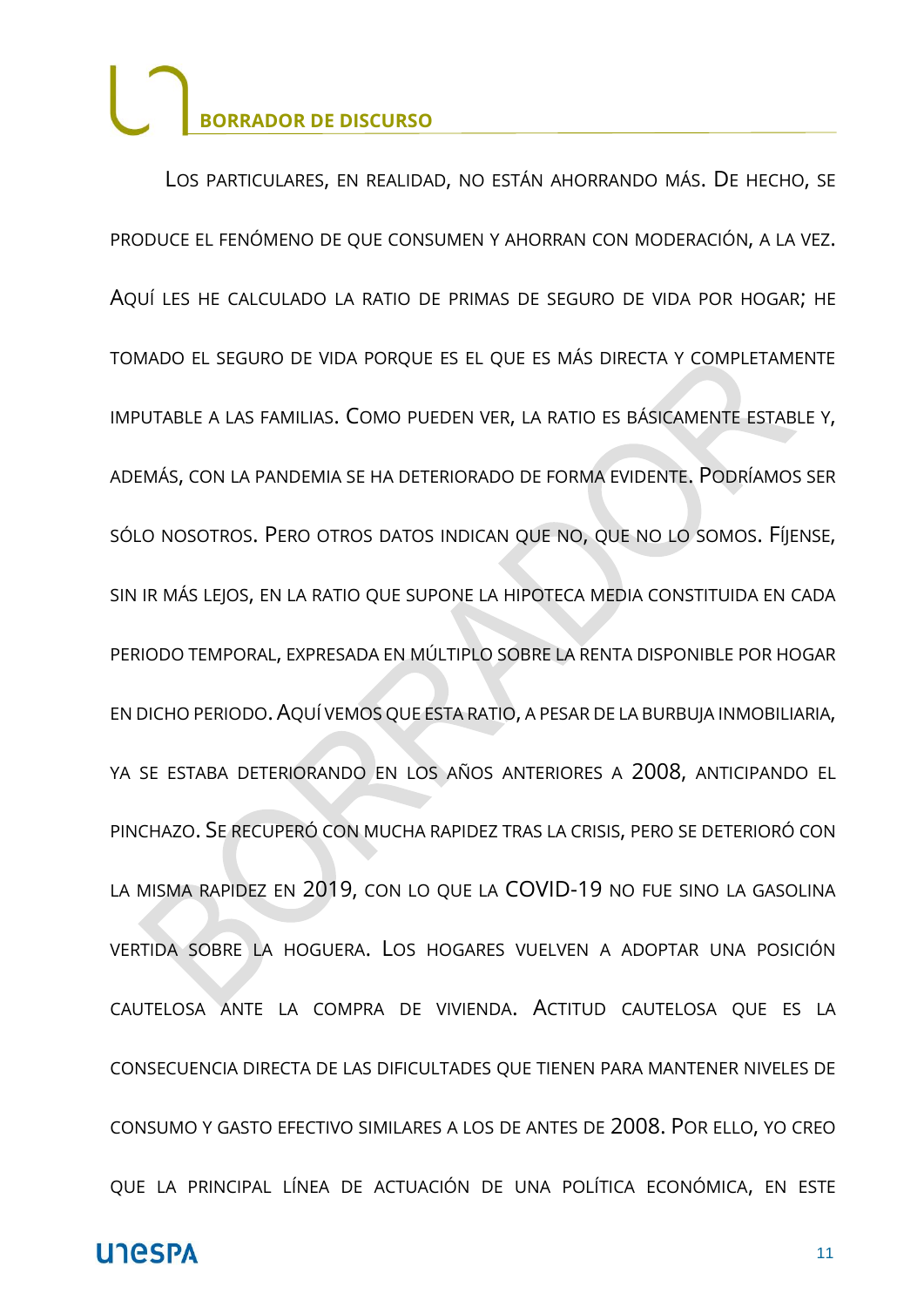MOMENTO, DEBERÍA SER UNA BUENA POLÍTICA DE DEMANDA, ENCAMINADA A MEJORAR LAS CAPACIDADES DE GASTO DE LOS PARTICULARES.

ESTO ES NECESARIO PER SE, PERO LO ES MÁS SI NOS FIJAMOS, COMO LES DECÍA ANTES, QUE, EN REALIDAD, EN TÉRMINOS REALES, LA CAPACIDAD MEDIA DE GASTO DE LOS PARTICULARES NO SE HA RECUPERADO RESPECTO DE LOS NIVELES, NO PREPANDÉMICOS, SINO PREVIOS A LA CRISIS ANTERIOR, LA DE 2008. Y ES QUE ESTE ES UN FACTOR MUY IMPORTANTE A TENER EN CUENTA. A VECES PIENSO, EFECTIVAMENTE, QUE LOS ÁRBOLES DE LA RECUPERACIÓN RESPECTO DEL SHOCK DEL CONFINAMIENTO NO NOS DEJAN VER EL BOSQUE DE QUE, REALMENTE, DE LO QUE TENEMOS QUE RECUPERARNOS, LO CUAL EQUIVALE A DECIR QUE TODAVÍA NO NOS HEMOS RECUPERADO, ES DEL SHOCK DE 2008.



**UTGSPA** 

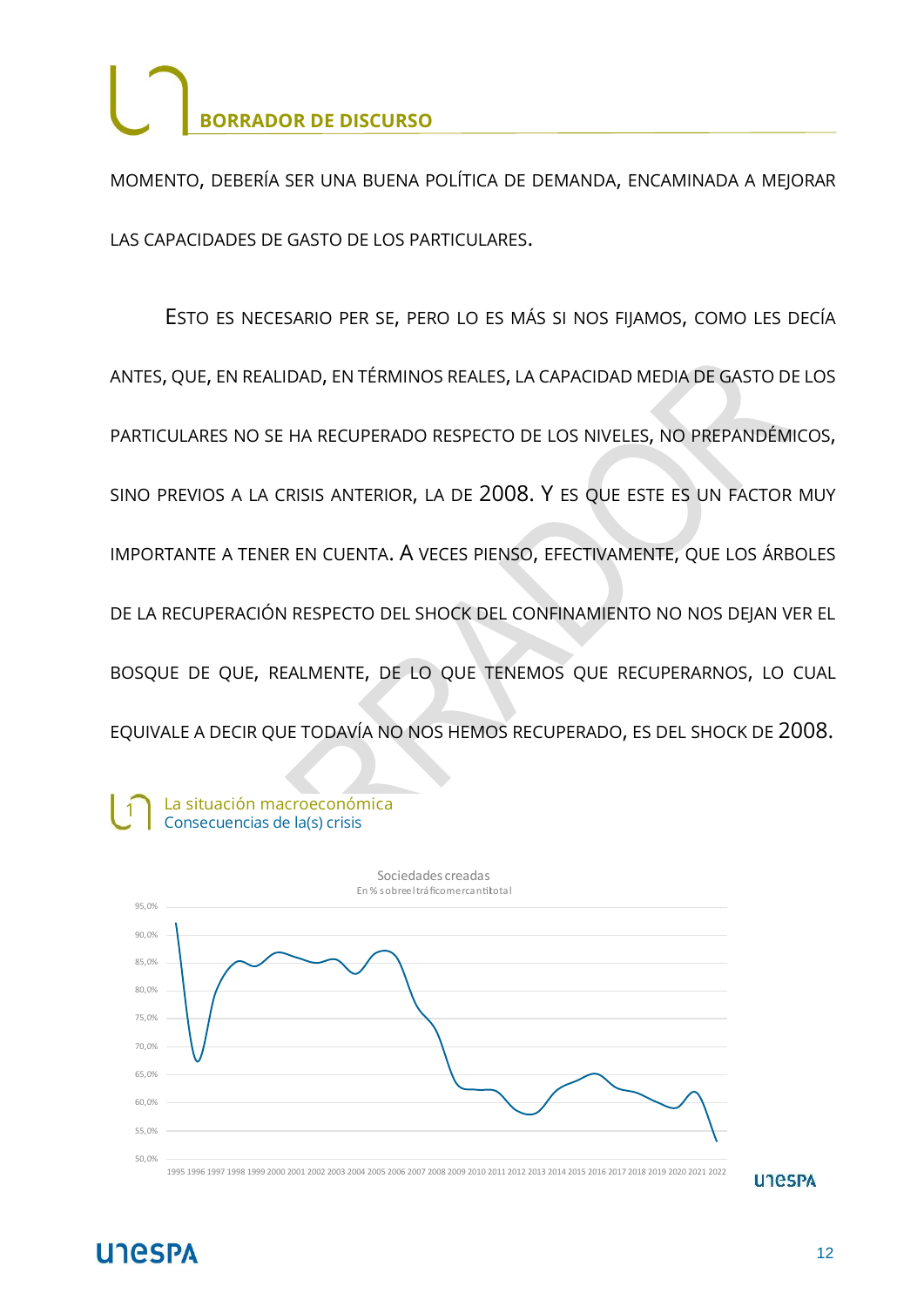EN ABONO DE ESTA TESIS PODRÍA INVOCAR MUCHOS EJEMPLOS Y, DE HECHO, ESTOY SEGURA DE QUE USTEDES TAMBIÉN SERÍAN CAPACES DE ENCONTRAR MUCHOS Y VARIADOS SIMPLEMENTE TRABAJANDO CON LAS CIFRAS DE QUE TODOS DISPONEMOS. ME VOY A LIMITAR A PONERLES UN EJEMPLO SACADO DE LA DINÁMICA MERCANTIL.

POR DINÁMICA MERCANTIL ENTIENDO LA SUMA DE SOCIEDADES CREADAS Y DISUELTAS EN UN DETERMINADO PERIODO. LO QUE LES PRESENTO EN ESTA DIAPOSITIVA ES EL PORCENTAJE QUE SUPONEN LAS SOCIEDADES CREADAS SOBRE EL TOTAL DE DICHA DINÁMICA MERCANTIL. AL PRINCIPIO DE LA SERIE DISPONIBLE, EN 1995, EL 90% DE LA DINÁMICA MERCANTIL ERA CREACIÓN DE SOCIEDADES. LA RATIO PERMANECIÓ COQUETEANDO CON EL 85% DURANTE AÑOS, ¿HASTA CUÁL? PUES SÍ, HAN ACERTADO: HASTA 2008, CUANDO SE DESPLOMÓ AL SESENTA Y PICO POR CIENTO; Y ALLÍ, DESCENDIENDO TODAVÍA HACIA EL 50%, SE QUEDÓ DESDE ENTONCES. HOY POR HOY, COMO LES DIGO, LA CREACIÓN DE EMPRESAS ES SÓLO LA MITAD DE LA DINÁMICA MERCANTIL; LO CUAL QUIERE DECIR QUE EL CRECIMIENTO VEGETATIVO DEL TEJIDO EMPRESARIAL ES CERCANO A CERO. Y ESO, COMO LES DIGO, OCURRE DESDE 2008 SIN QUE SE HAYAN APRECIADO DIFERENCIAS DIGNAS DE MENCIÓN.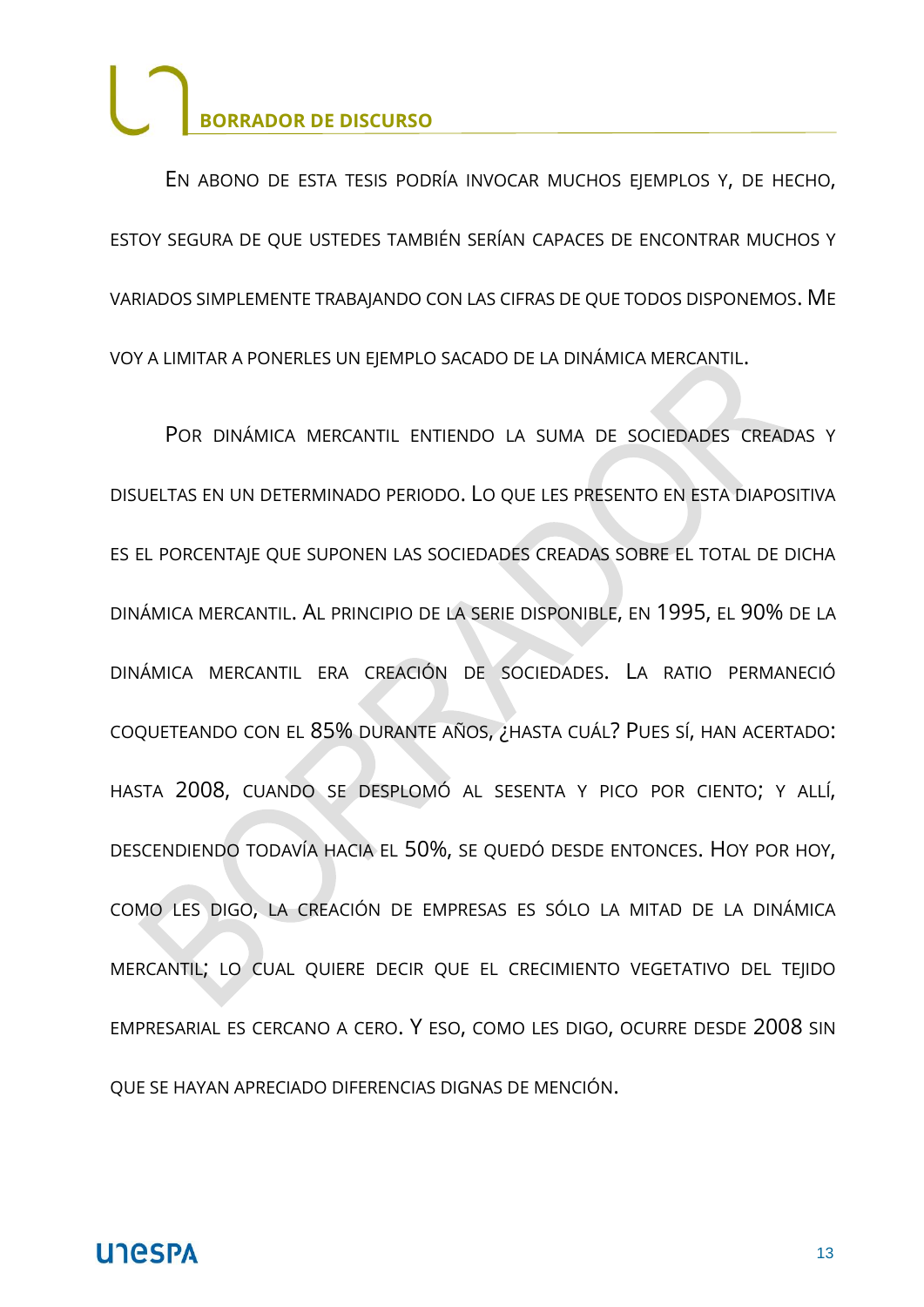

ASÍ LAS COSAS, SI LA PRIMERA IDEA ERA QUE NECESITAMOS POLÍTICAS DE DEMANDA, LA SEGUNDA ES QUE NECESITAMOS QUE SEAN POLÍTICAS ESTRUCTURALES, SOSTENIDAS. PORQUE NO ESTAMOS LIDIANDO CON UN TROPEZÓN. ESTAMOS TRATANDO DE SUBIR DESDE EL FONDO DE UN BARRANCO.

Seguro de vida y tipos  $\mathbf{1}$ Correlación, pero menos volución anual Rentabilidad teórica

**UTGSPA** 

VAYAMOS AHORA CON EL TEMA DE LAS CONSECUENCIAS PARA EL SEGURO DEL ENTORNO EN EL QUE ESTAMOS. Y EMPIEZO POR EL SEGURO DE VIDA. UNA DE LAS PRIMERAS COSAS QUE SIEMPRE TRATO DE DETALLAR CUANDO ABORDO LA DINÁMICA DEL SEGURO DE VIDA EN ESPAÑA EN LOS ÚLTIMOS MESES O AÑOS ES EXPLICAR QUE EL CONCEPTO QUE MEJOR LO DEFINE ES "DEBILIDAD"; PERO QUE ESA DEBILIDAD NO CORRELACIONA, O NO SÓLO, CON LAS DIFICULTADES EXTRAORDINARIAS QUE HEMOS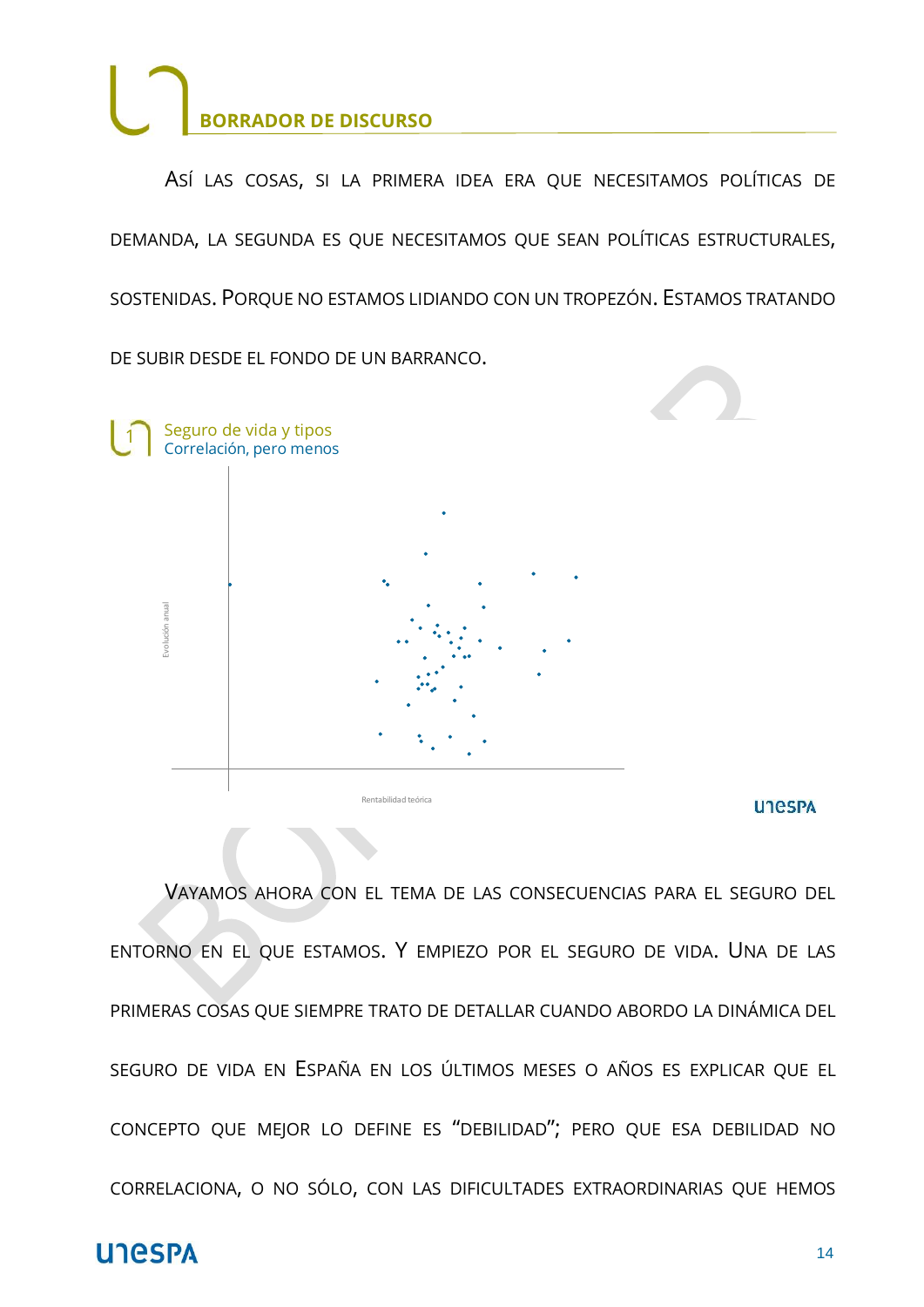VIVIDO Y SEGUIMOS VIVIENDO. EN REALIDAD, LOS MALOS TIEMPOS PARA EL SEGURO DE VIDA TIENEN QUE VER CON LO QUE TÉCNICAMENTE SE SUELE CONOCER COMO "ESCENARIO JAPONÉS", ESTO ES, EL ESCENARIO DE TIPOS BAJOS DURANTE MUCHO TIEMPO. PARA NINGUNO DE NOSOTROS, SUPONGO, SERÁ UNA SORPRESA AVERIGUAR QUE EL PRECIO DEL DINERO EN EUROPA, COMO EN ESTADOS UNIDOS, ESTÁ DOPADO POR UNA POLÍTICA MONETARIA BASADA EN LA EXPANSIÓN DEL BALANCE PARA ASÍ ADQUIRIR ACTIVOS, REDUCIR CON ELLO EL PRECIO DE LOS ENDEUDAMIENTOS PÚBLICOS Y, CONSIGUIENTEMENTE, SOSTENER LAS FINANZAS DE LOS ESTADOS.

ESTA POLÍTICA ES LÓGICAMENTE LESIVA PARA EL SEGURO DE VIDA. EN ESTA DIAPOSITIVA LES HE PUESTO UN DIAGRAMA DE CORRELACIÓN. LOS PUNTOS QUE VEN SON TRIMESTRES, Y ESTÁN TODOS DESDE EL AÑO 2007. CADA TRIMESTRE ESTÁ SITUADO EN DOS DIMENSIONES: LA PRIMERA, LA EVOLUCIÓN RELATIVA INTERANUAL DE SUS PRIMAS; LA SEGUNDA, LA RENTABILIDAD TEÓRICA OBTENIDA DURANTE EL PERIODO. ESTOS CÁLCULOS LOS HE REALIZADO PARA EL DENOMINADO AHORRO NO UNIT LINKED, ES DECIR, PARA LOS SEGUROS DE AHORRO QUE GARANTIZAN UNA RENTABILIDAD MÍNIMA A VENCIMIENTO.

OTROS ANALISTAS HAY EN ESTA SALA, TODOS USTEDES SIN IR MÁS LEJOS, QUE PODRÍAN HACER OTROS TANTOS EJERCICIOS CON ESTOS DATOS. YO, PERSONALMENTE,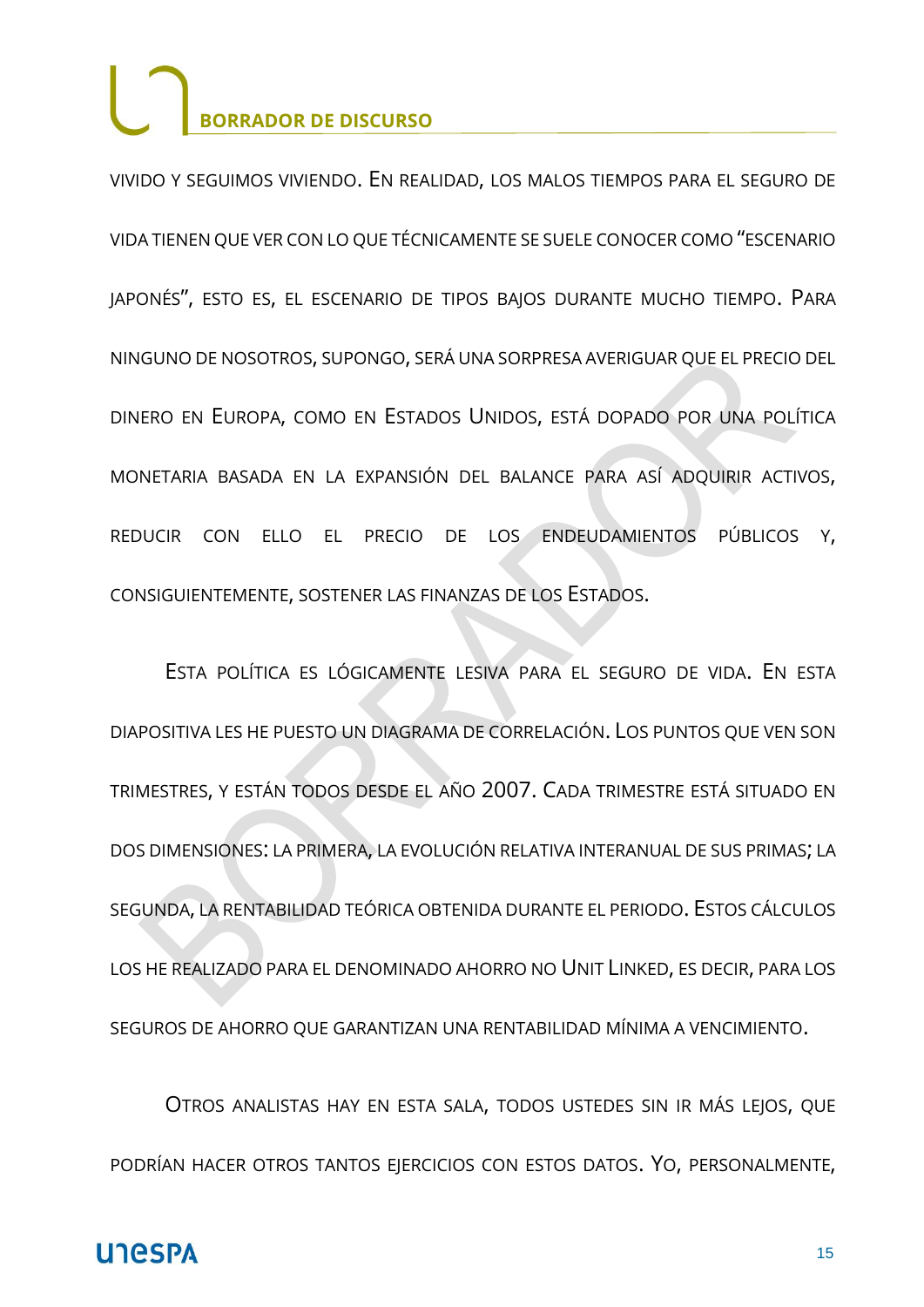QUIERO VER EN LOS MISMOS LA EVIDENCIA DE LA CORRELACIÓN POSITIVA QUE NOS DICE QUE, A MAYOR RENTABILIDAD, MAYOR TENDENCIA AL CRECIMIENTO DE LA PRODUCCIÓN. ES UNA CONCLUSIÓN LÓGICA QUE PODRÍA EXTRAERSE DE FORMA TEÓRICA, SIN NECESIDAD DE ANALIZAR LA REALIDAD. PERO HAY OTRA COSA. LO QUE EXISTE, A MI MODO DE VER, ES MÁS UNA TENDENCIA A LA CORRELACIÓN QUE UNA CORRELACIÓN. LA MUESTRA ES DISPERSA; EN OCASIONES, MUY DISPERSA. ESTO NOS LLEVA A ALGO QUE YA LES HE APUNTADO: LA INAPREHENSIBILIDAD DEL SEGURO DE VIDA; EL HECHO DE QUE EL SEGURO DE VIDA RESPONDE A MUCHAS REALIDADES: FINANCIERAS, SOCIALES, REPUTACIONALES, FISCALES... EL GESTO DE ADQUIRIR, O NO ADQUIRIR, UN SEGURO DE VIDA, ES EL RESULTADO DE MUCHAS TENSIONES COMBINADAS. LOS MERCADOS –YO CITARÍA AQUÍ A LOS ESCANDINAVOS, POR EJEMPLO-, QUE CONSIGUEN EVOLUCIONES RELATIVAMENTE REGULARES EN SU SEGURO DE VIDA, SE CARACTERIZAN POR ESTABLECER ENTORNOS DE DESARROLLO PARA SU PREVISIÓN ESTABLES Y CONTINUADOS. LA DISPERSIÓN DE ESTA DIAPOSITIVA LO DICE SOBRE LOS MUCHOS FRENOS Y MARCHAS ATRÁS, TAMBIÉN ADELANTE, QUE CARACTERIZAN EL MERCADO ESPAÑOL.

EL SEGURO DE VIDA TIENE UN GRAN POTENCIAL EN ESPAÑA PORQUE HAY MUCHO MARGEN PARA SU DESARROLLO. ES ALGO SOBRE LO QUE VOLVERÉ ALGO MÁS TARDE. SIN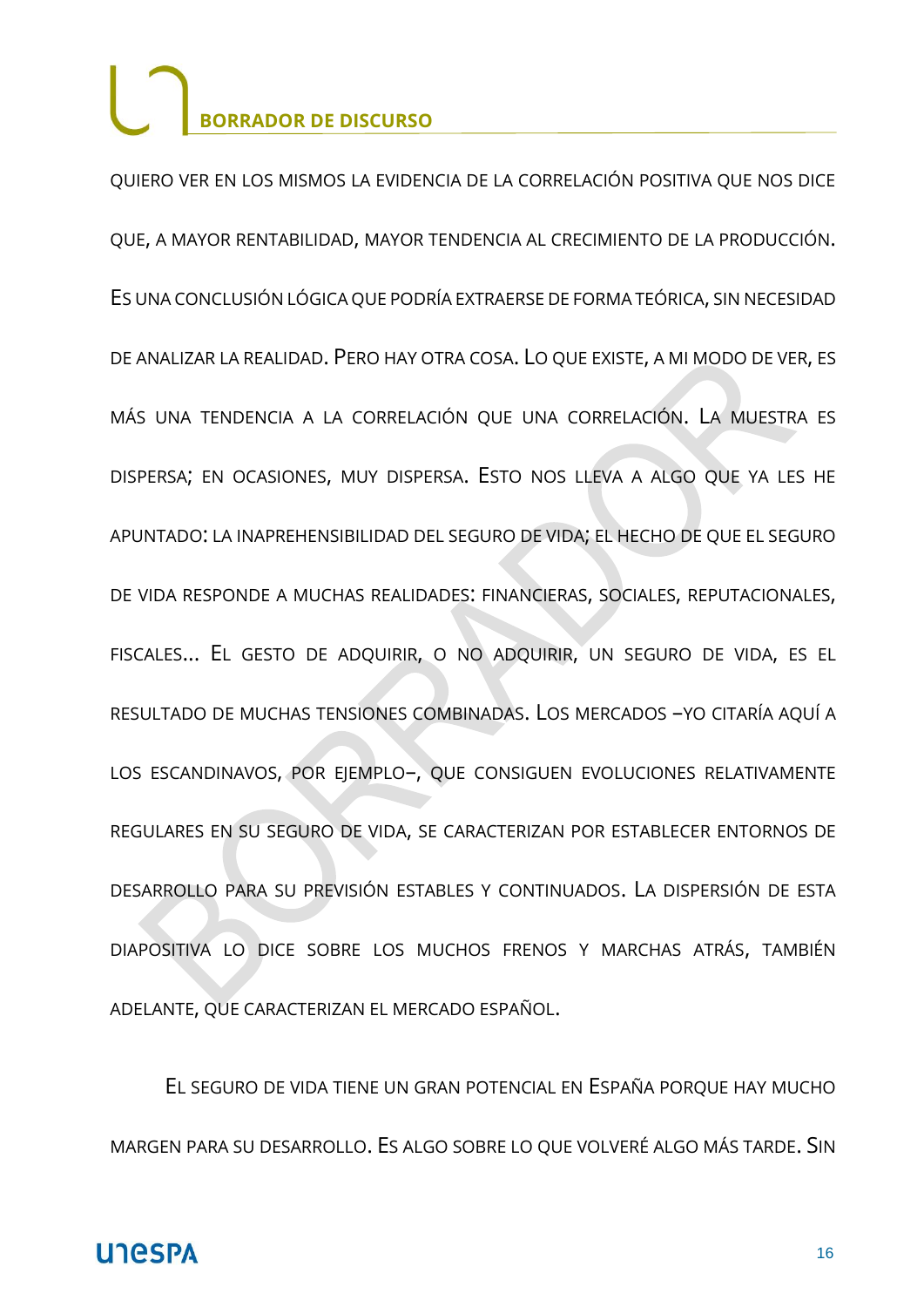EMBARGO, LO QUE NECESITA, POR ENCIMA DE TODO, ES QUE LOGRAR ESE CRECIMIENTO

SOSTENIDO SEA ALGO QUE NO SE DEMORE, QUE SE DISEÑE ADECUADAMENTE, Y QUE SE

MANTENGA EN EL TIEMPO.



POR OTRA PARTE, CREO QUE LA AFIRMACIÓN "UNA SUBIDA DE TIPOS FAVORECERÁ AL SEGURO DE VIDA" TIENE SUS MATICES. LE FAVORECERÁ, DESDE LUEGO. PERO HAY QUE TENER EN CUENTA CÓMO SE PRODUCIRÁ.

A MÍ ME GUSTA UTILIZAR LA METÁFORA DE QUE EL SEGURO DE VIDA ES UN PEZ; UN PEZ QUE NADA CON EFICIENCIA Y DA LO MEJOR DE SÍ MISMO EN LAS AGUAS QUE SE FORMAN ENTRE LA CURVA DE TIPOS A CORTO PLAZO Y LA CURVA A LARGO PLAZO. UNA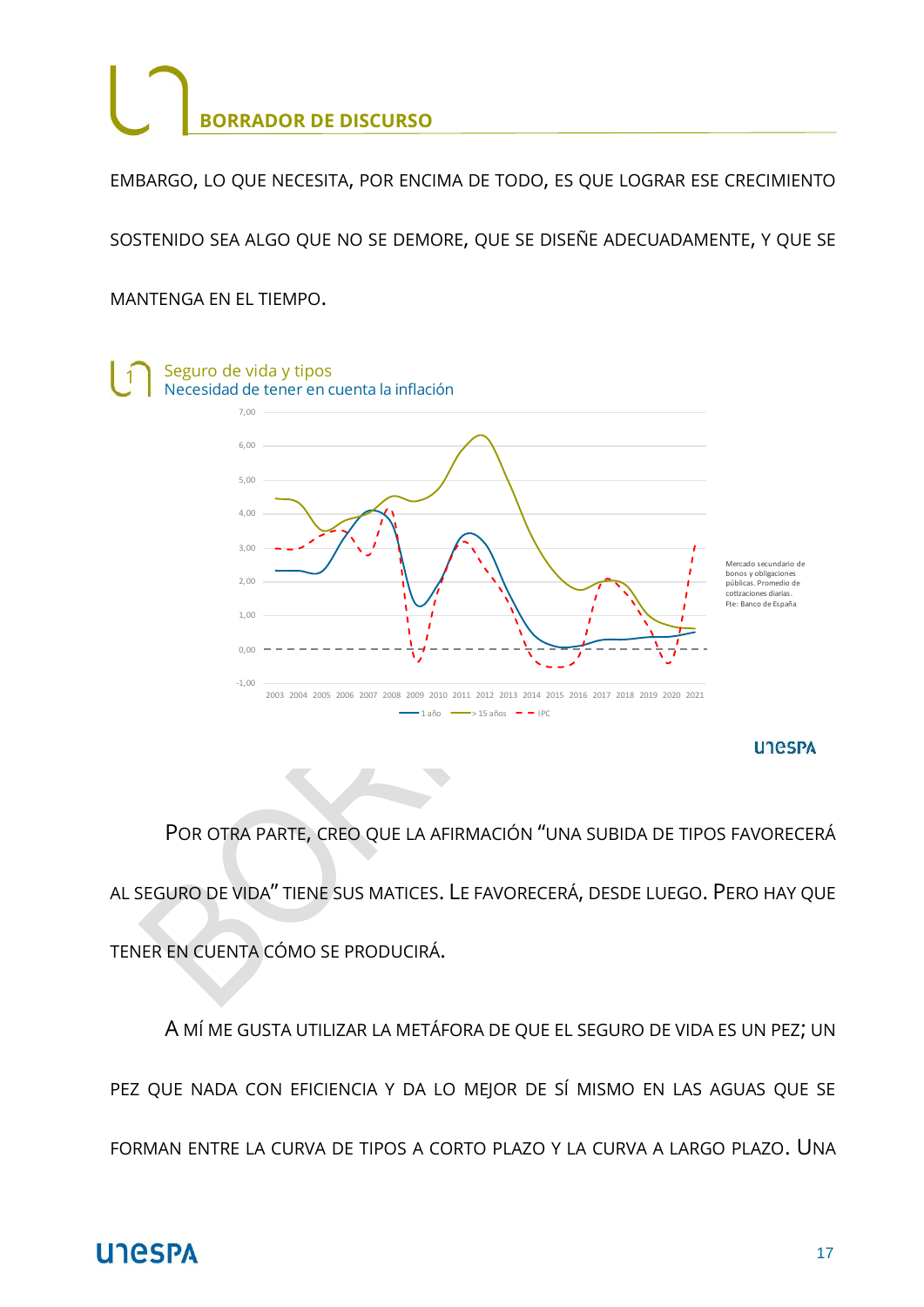BUENA SITUACIÓN DE TIPOS PARA EL SEGURO DE VIDA NO SÓLO PASA POR TIPOS ALTOS; SINO POR TIPOS RAZONABLEMENTE SEPARADOS EN LA CURVA TEMPORAL. DE MOMENTO, LA TENDENCIA ES JUSTO LA CONTRARIA. LAS CURVAS TEMPORALES TIENDEN A CONVERGER, Y YO CREO QUE ESTO TIENE QUE CAMBIAR. EN ESTE SENTIDO, EL DESARROLLO DE LAS FINANZAS SOSTENIBLES, UNA VEZ QUE SE DESARROLLE UNA ADECUADA TAXONOMÍA Y ESTÉ EN USO, PUEDE SER UN ACICATE IMPORTANTE, AL PROMOVER LA EMISIÓN DE ACTIVOS VINCULADOS A PROYECTOS DE LARGO PLAZO CUYO CONTENIDO SOSTENIBLE PODRÍA SER EL SOPORTE DE RENTABILIDADES INTERESANTES.

CON TODO, EN EL ANÁLISIS FUNDAMENTAL DEL SEGURO HA APARECIDO UN NUEVO ACTOR. HASTA HACE MUY POCO, VIVÍAMOS BÁSICAMENTE DE LA EVOLUCIÓN DEL PIB, O DE LA RENTA DISPONIBLE EN ALGUNOS ANÁLISIS MÁS FINOS; Y DE LA SITUACIÓN DE LOS TIPOS. AHORA, SIN EMBARGO, TAMBIÉN TENEMOS QUE HABLAR DE ESE FUNDAMENTO QUE EMPIEZA POR LA LETRA "I".

LA INFLACIÓN HA ENTRADO CON FUERZA EN EL ENTORNO. LA PREGUNTA QUE YO ME HAGO, Y TAMBIÉN SE LA HAGO A USTEDES, ES QUÉ CAPACIDAD PUEDE TENER LA RECUPERACIÓN DE LOS TIPOS DE CONCRETARSE EN TIPOS DE INTERÉS REALES POSITIVOS. ESO, PRIMERO QUE TODO, DEPENDERÁ DE CUÁL SERÁ EL NIVEL DE REPOSO O DE CRUCERO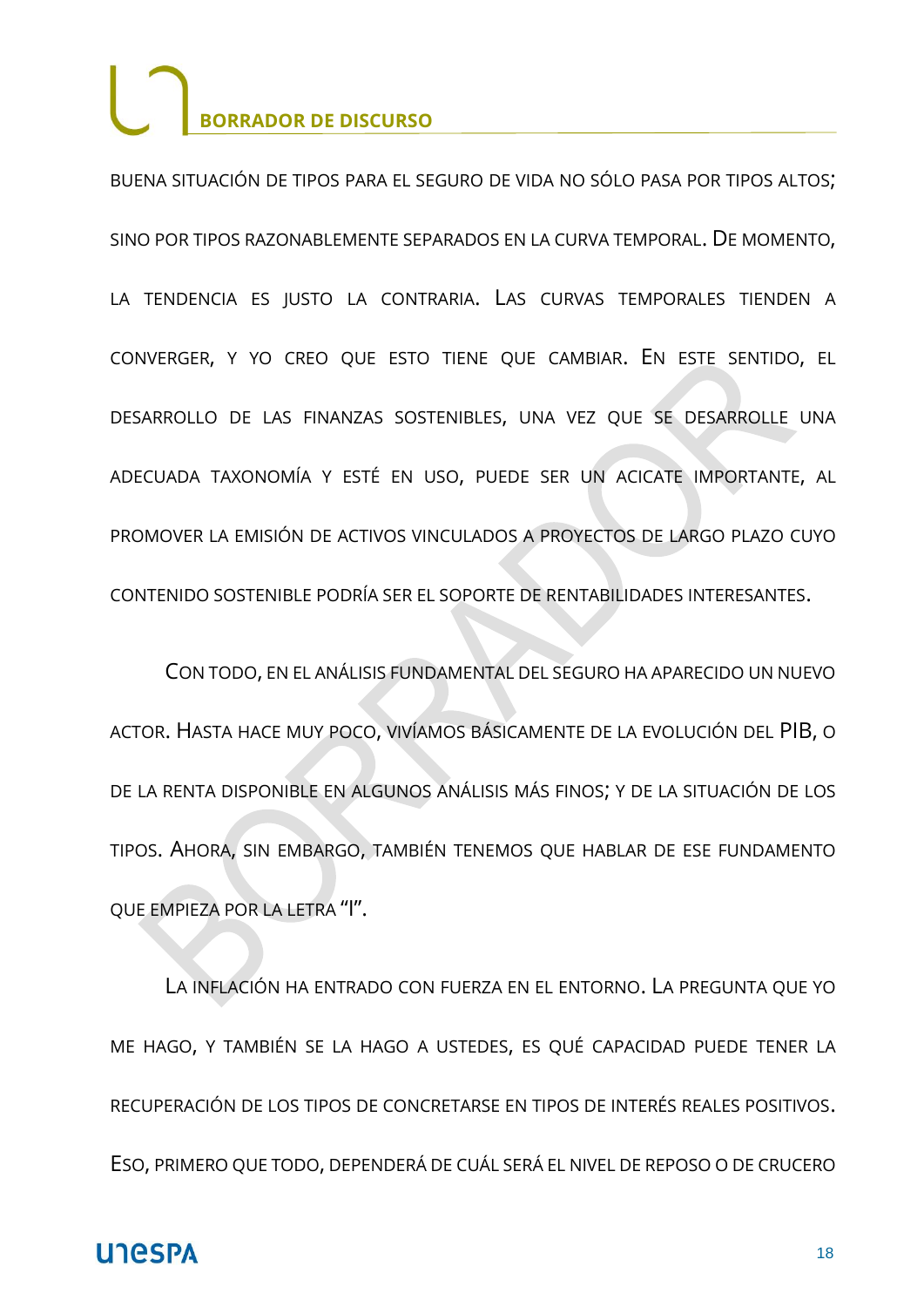DE LA INFLACIÓN; ALGO QUE DEPENDE, AHORA MISMO, DE LOS PEORES FACTORES POSIBLES, QUE SON LOS GEOPOLÍTICOS.

HAY VARIAS EVOLUCIONES QUE PODRÍAN OBLIGAR A LA INDUSTRIA DE SEGUROS A

DARLE MÁS IMPORTANCIA DE LA QUE LE HAN DADO HASTA AHORA A LA INFLACIÓN. UNA

INFLACIÓN RELATIVAMENTE ELEVADA, SOBRE TODO SI LOS TIPOS NO LE SIGUIESEN EL

RITMO, AFECTARÍA DE LLENO AL ATRACTIVO DE PRODUCTOS COMO LAS RENTAS; LO CUAL

PODRÍA LLEVAR A INTENTAR BUSCAR ESTRATEGIAS PARA PROTEGER ESAS MISMAS RENTAS

CONTRA LA INFLACIÓN.

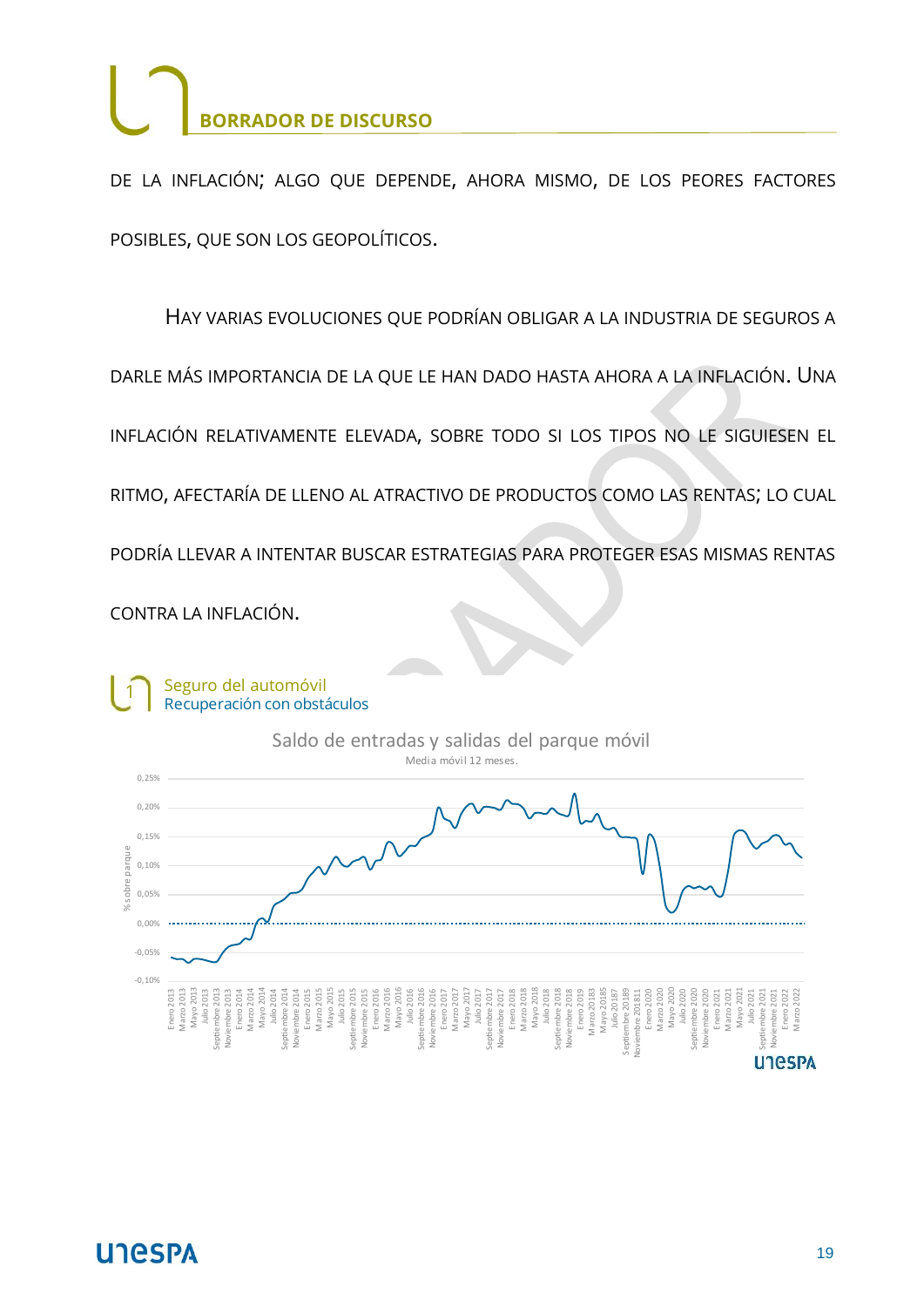EN MATERIA DE SEGURO DEL AUTOMÓVIL, COMO ES FÁCIL DE IMAGINAR UNO DE LOS PRINCIPALES ELEMENTOS MACROECONÓMICOS QUE VIGILAMOS ES LA EVOLUCIÓN DEL PARQUE. UN ASUNTO EN EL QUE SIEMPRE ME PREOCUPO DE HACER UN APUNTE CUANDO LA AUDIENCIA Y EL TEMA DE MI INTERVENCIÓN ES, DIGAMOS, ANALÍTICA. ES UNA RECOMENDACIÓN: A LA HORA DE TRATAR DE PULSAR LA SITUACIÓN DEL CONSUMO A TRAVÉS DEL MERCADO DEL AUTOMÓVIL, LE RECOMIENDO A CUALQUIER ANALISTA QUE CONTRASTE LAS CIFRAS DE MATRICULACIONES CON LOS DATOS DE EVOLUCIÓN DEL PARQUE ASEGURADO. RÁPIDAMENTE DESCUBRIRÁ QUE SON SERIES QUE SIGUEN DINÁMICAS DIFERENTES Y QUE, EN REALIDAD, ES EL PARQUE ASEGURADO EL QUE GUARDA MÁS FIDELIDAD CON LA EVOLUCIÓN DEL CONSUMO.

DICHO ESTO, EN ESTA DIAPOSITIVA HE COLOCADO LA EVOLUCIÓN HISTÓRICA, 2013-2022, DEL SALDO ENTRE ENTRADAS DE PARQUE, ES DECIR MATRICULACIONES DE VEHÍCULOS NUEVOS; Y SALIDAS DE PARQUE, ES DECIR, NUESTRA ESTIMACIÓN DEL NÚMERO DE VEHÍCULOS QUE, ESTANDO ASEGURADOS EN EL MES A, YA NO LO ESTÁN EN EL MES B Y, POR LO TANTO, LOS SUPONEMOS INÚTILES O ACHATARRADOS. OFREZCO LOS DATOS EN MEDIA MÓVIL DE 12 MESES PARA EVITAR ALGUNAS VOLATILIDADES DE LA SERIE MES A MES DEBIDAS, SOBRE TODO, A REASIGNACIONES DE CARTERAS.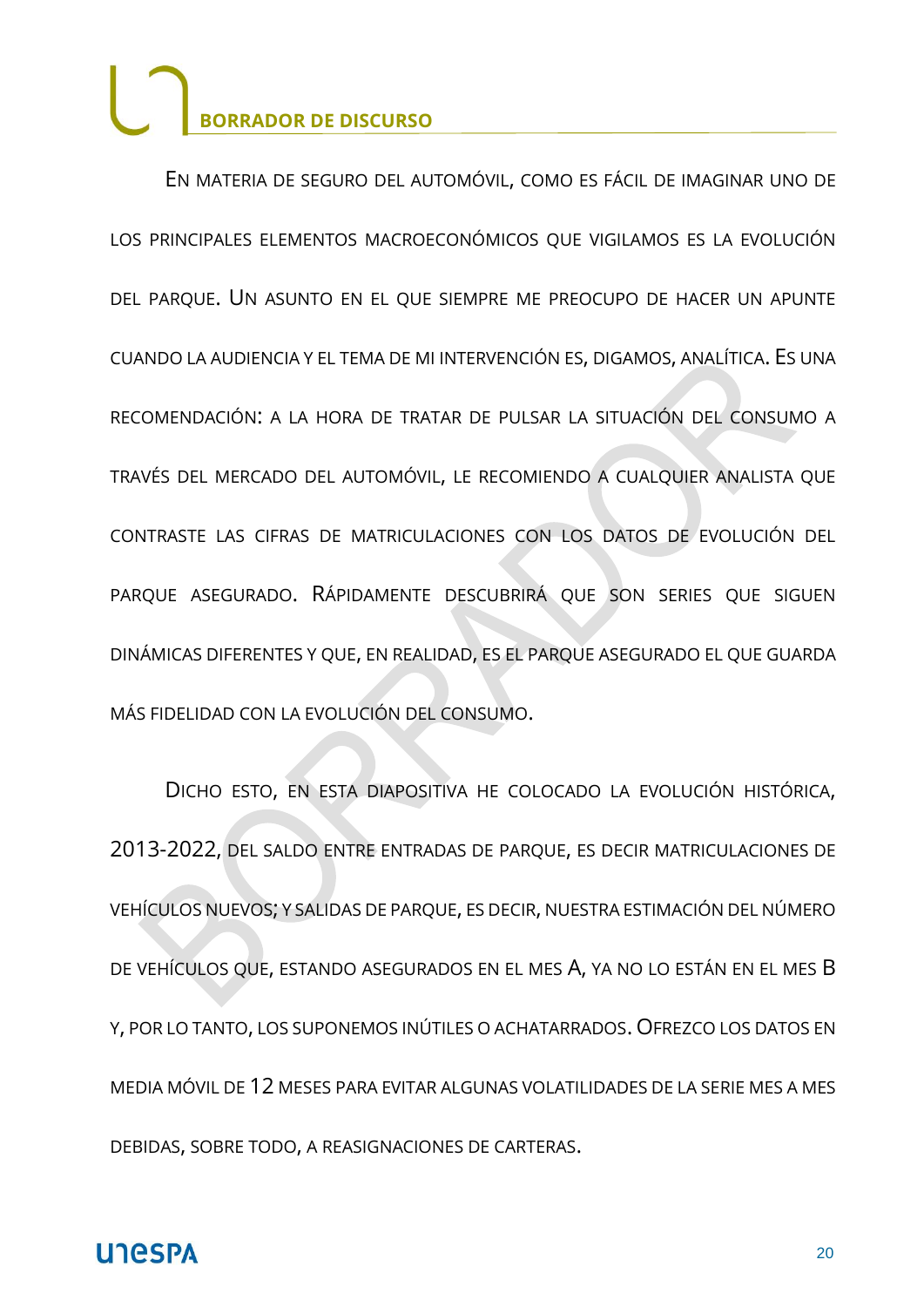LA HISTORIA QUE CUENTA ESTA SERIE ES LA DE UNA RECUPERACIÓN CONSTANTE. LAS MEDIAS MÓVILES DE 2013, QUE INCLUYEN LECTURAS EN 2012, ACUSAN SALDO NEGATIVO, ES DECIR, MÁS SALIDAS QUE ENTRADAS, COMO CONSECUENCIA DEL RELEVANTE SHOCK QUE INTRODUJO SOBRE EL PARQUE ASEGURADO LA CRISIS DE 2008. LA RECUPERACIÓN ES SÓLIDA Y ALCANZA SUS MEJORES VALORES APROXIMADAMENTE 10 AÑOS DESPUÉS, PRECISAMENTE, DE LA PRODUCCIÓN DE LA DICHA CRISIS DE 2008. PERO A PARTIR DE AHÍ EMPIEZA A DESCENDER. QUIERO HACER HINCAPIÉ EN ESTE DATO: EN EL AÑO 2019 YA ESTABA DESCENDIENDO.

LUEGO LLEGA, POR SUPUESTO, LA RADICAL ATIPICIDAD DEL AÑO 2020, SOBRE CUYAS CARACTERÍSTICAS NO CREO QUE HAYA QUE INSISTIR MUCHO; Y, UN POCO EN LA LÍNEA DE LA GRÁFICA DEL PIB QUE COMENZABA ESTA DISERTACIÓN, UNA RECUPERACIÓN MUY RÁPIDA, QUE COLOCA LAS COSAS EN EL NIVEL PREPANDÉMICO; PERO SE VE SEGUIDA, DE NUEVO, DE UNA TENDENCIA SUAVE A LA MODERACIÓN.

AQUÍ ESTAMOS ANTE UNA INCÓGNITA. ¿SEGUIRÁ REPRODUCIENDO EL PARQUE ASEGURADO EN 2022 EL PATRÓN QUE MOSTRABA EN 2019, ESTO ES, TENDENCIA A MODERAR SU SALDO POSITIVO ENTRE ENTRADAS Y SALIDAS; O CAMBIARÁ ESTE SENTIDO? LOS DATOS PARECEN INDICAR QUE SERÁ, MÁS BIEN, LO SEGUNDO.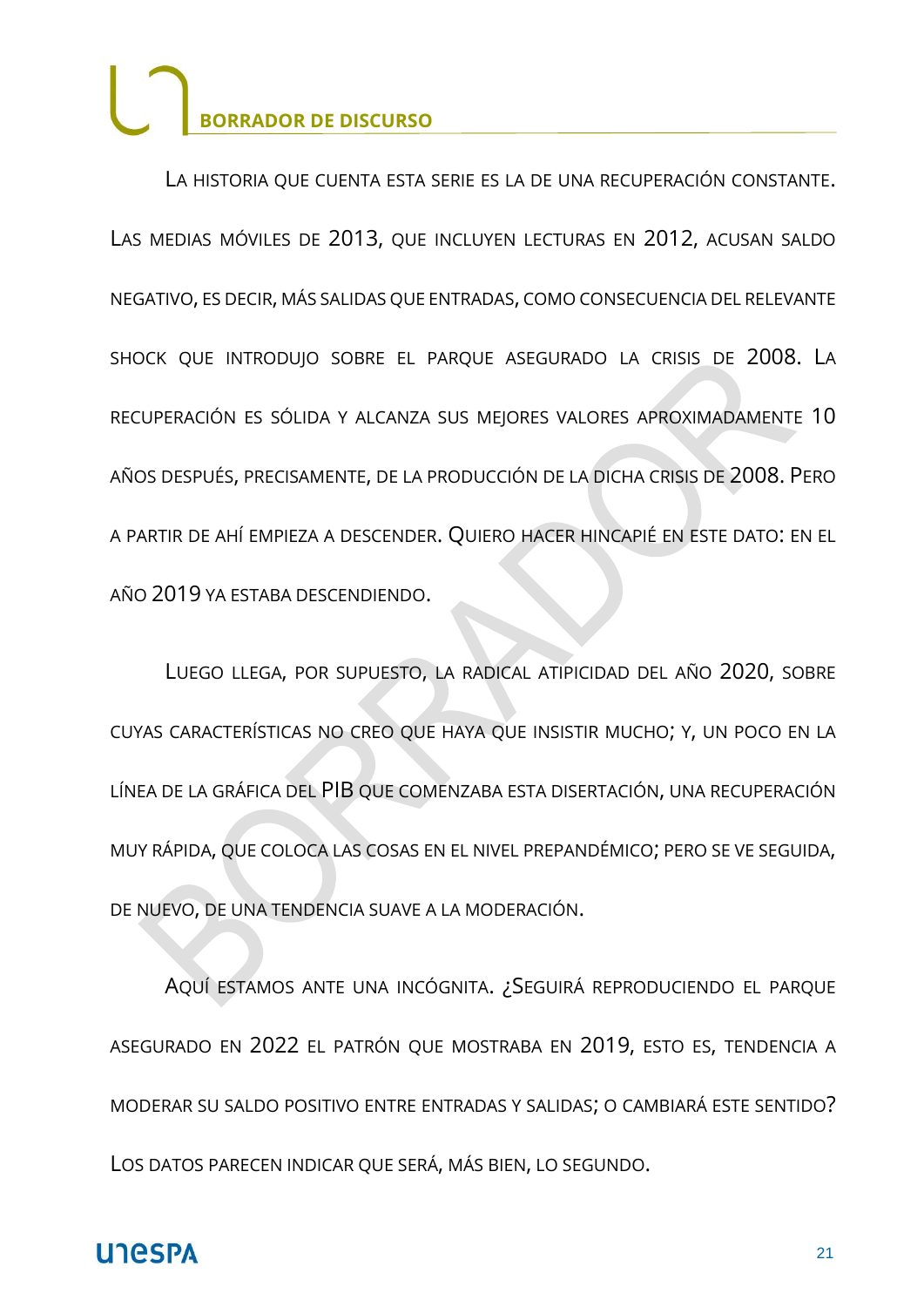POR ELLO, CREO QUE EL SEGURO DEL AUTOMÓVIL PODRÍA TENER QUE ENFRENTARSE, EN EL FUTURO CERCANO, A UN ENTORNO DE CRECIMIENTO MODERADO DE SU MERCADO OBJETIVO, QUE NO OTRA COSA ES EL PARQUE AUTOMOVILÍSTICO.

OBVIAMENTE, LA DINÁMICA DEL PARQUE NO ES EL ÚNICO ELEMENTO QUE INCIDE EN LA DINÁMICA DEL SEGURO DEL AUTOMÓVIL. PERO, EN TODO CASO, ES POSIBLE PENSAR QUE EL ENTORNO ALTAMENTE COMPETITIVO, QUE TRADICIONALMENTE IDENTIFICA AL SEGURO ESPAÑOL DEL AUTOMÓVIL, SE INTENSIFICARÁ, CON PROBABILIDAD, EN EL TIEMPO POR VENIR SI, COMO SUGIEREN AHORA MISMO LAS CIFRAS, EL PARQUE ASEGURADO TIENDE A ESTABILIZAR SU PROPIA CAPACIDAD DE EXPANSIÓN O, INCLUSO, A REDUCIRLA.

PERMÍTANME AHORA HABLAR UN POCO DE LA ACTIVIDAD EMPRESARIAL. SI YO LES PREGUNTASE SI CREEN QUE LA EMPRESA ESPAÑOLA ESTÁ MUCHO O POCO ASEGURADA, ¿QUÉ ME CONTESTARÍAN?

LA MAYORÍA DE USTEDES ESTARÍA ERRANDO.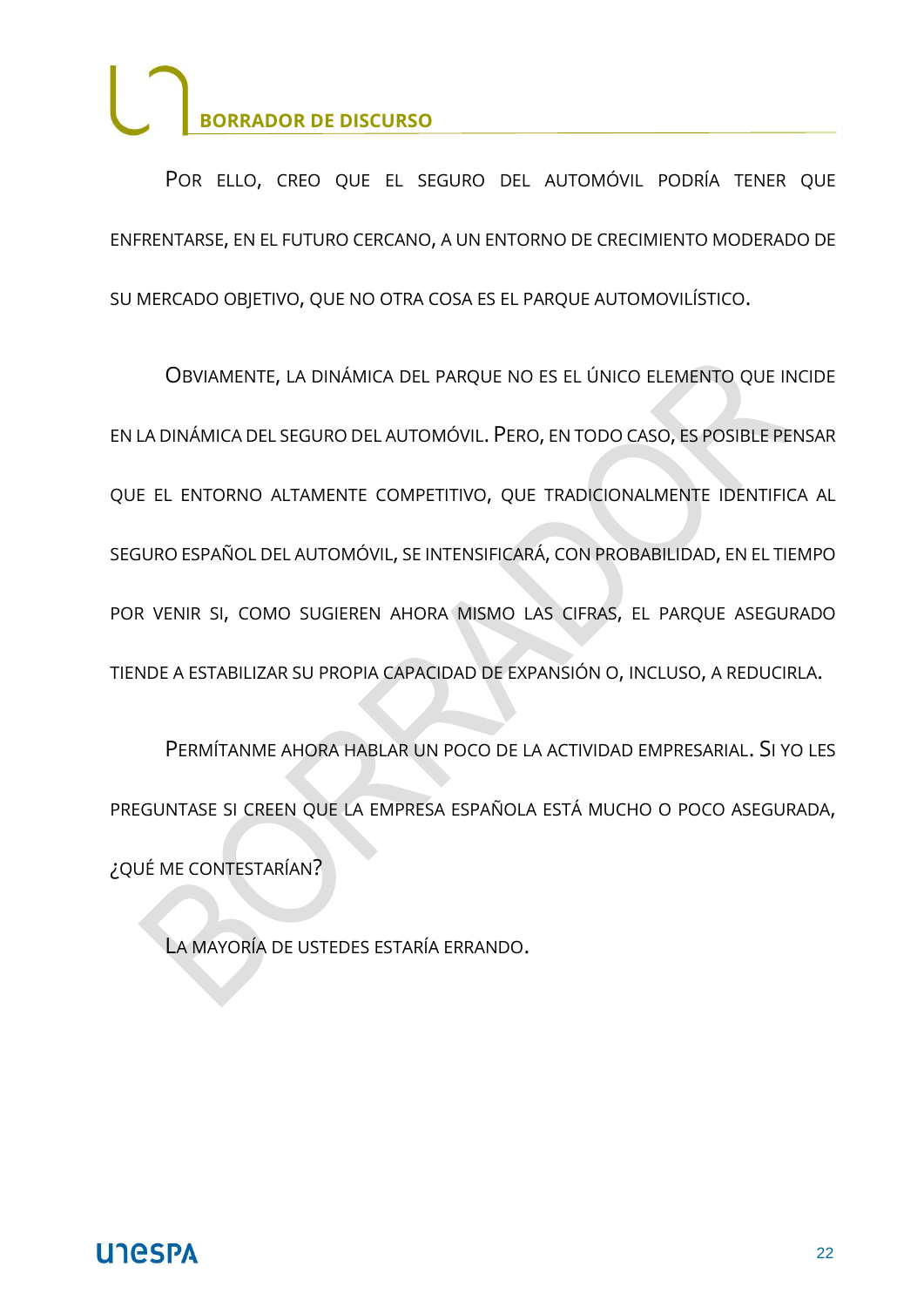$\mathbf{1}$ 





RESULTA UN TANTO SORPRENDENTE, PERO, DATOS DE EUROSTAT EN LA MANO, LA EMPRESA NO FINANCIERA ESPAÑOLA TIENDE A SER DE LAS MÁS ASEGURADAS. ESTO SE DEDUCE DE CALCULAR, CON AYUDA DE LA CONTABILIDAD NACIONAL ANUAL POR SECTORES, LA RATIO QUE SUPONE, PARA LAS EMPRESAS, LOS PAGOS RECIBIDOS DE SEGUROS NO VIDA SOBRE EL VALOR TOTAL DE LA PRODUCCIÓN. COMO PUEDEN VER, EN ESPAÑA TENEMOS UNA RATIO QUE ES LA QUINTA DE EUROPA. DESDE EL ÚLTIMO FESTIVAL DE EUROVISIÓN NOS PARECERÁ, QUIZÁ, QUE TODO LO QUE NO SEA QUEDAR TERCEROS ES UN FRACASO; PERO, CRÉANME, QUINTO TAMPOCO ESTÁ MAL.

ESTA REALIDAD ES LA QUE PONE EN PELIGRO UNA INFLACIÓN SUFICIENTEMENTE DESINCENTIVADORA DEL ASEGURAMIENTO. POR ELLO, SERÍA UNA POLÍTICA INTELIGENTE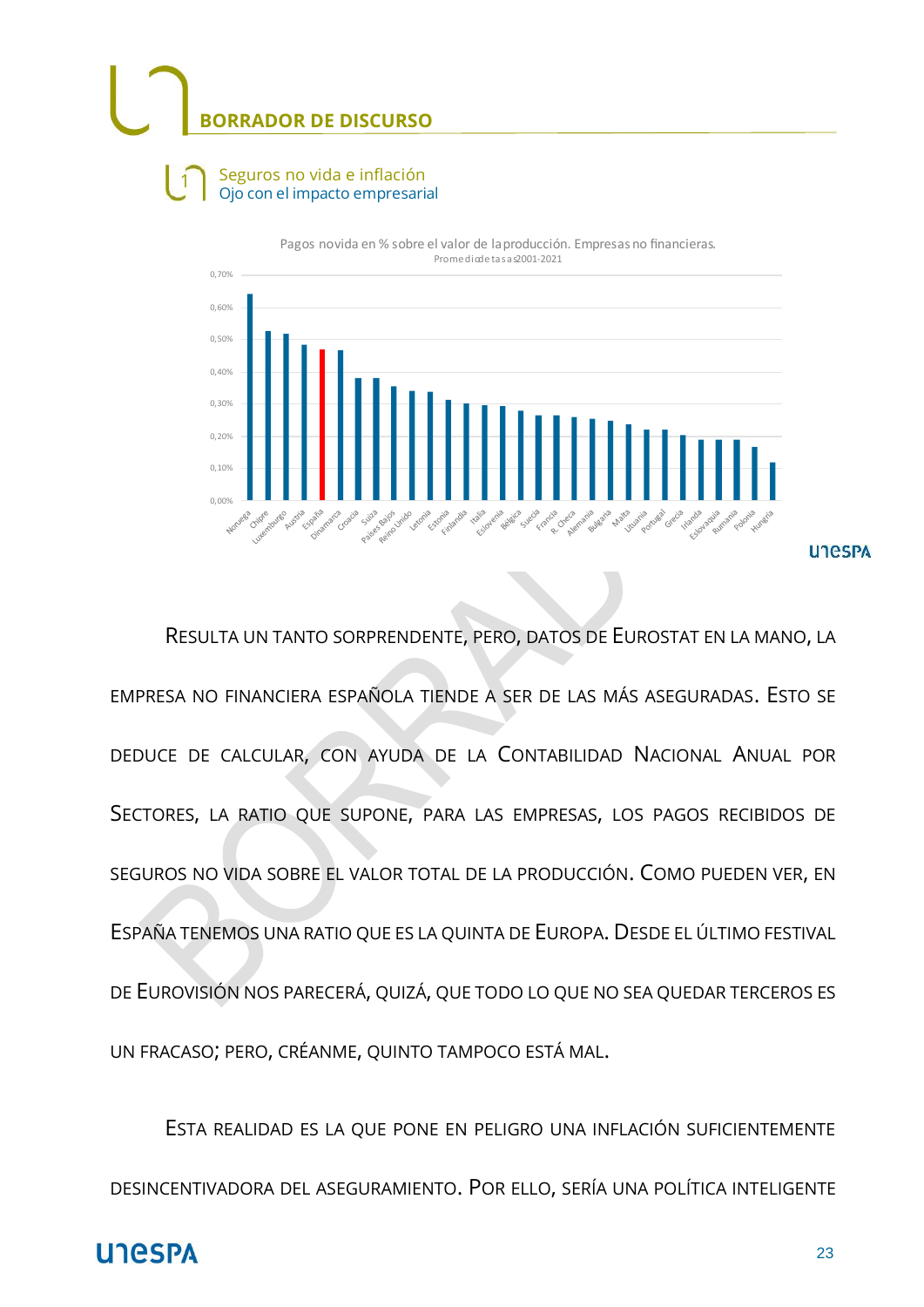NO PERDER DE VISTA ESTA REALIDAD, Y TRATAR DE TRABAJAR PARA CONSERVARLA O

INCLUSO INTENSIFICARLA.

#### Un nuevo camino  $\mathbf{1}$ El problema del regreso a la ortodoxia



ADEMÁS DE TODO LO DICHO, ME QUIERO REFERIR AL RETO DERIVADO DEL FIN DEL DOPAJE MONETARIO DE LAS DEUDAS PÚBLICAS EUROPEAS Y EL REGRESO A LA SENDA DE DISCIPLINA PRESUPUESTARIA, QUE ALGÚN DÍA DEBERÁ PRODUCIRSE. QUIERO REFERIRME A ELLO PORQUE ES UN MOMENTO IMPORTANTE EN GENERAL Y EXTREMADAMENTE EXIGENTE. HE HECHO UNOS CÁLCULOS CON LAS CIFRAS DEL BANCO DE ESPAÑA Y HE LLEGADO A LA CONCLUSIÓN DE QUE UN OBJETIVO QUE, CUANDO MENOS, ESTIMO QUE ES CONSERVADOR, COMO SERÍA REDUCIR EL PESO DE LA DEUDA SOBRE EL PIB AL 100% EN CINCO AÑOS, EXIGIRÍA DE LA ADMINISTRACIÓN CENTRAL REDUCIR SU DEUDA EN UN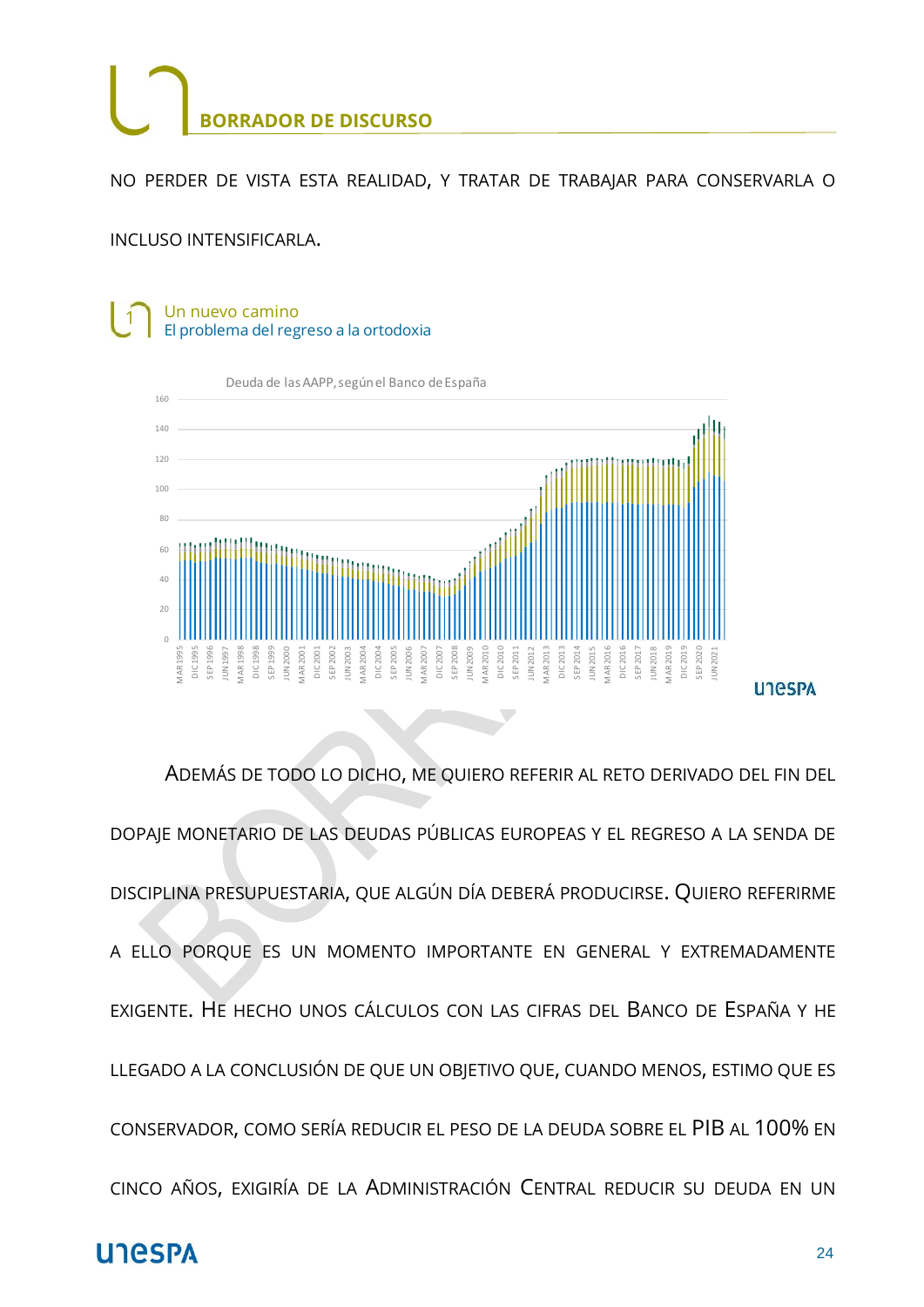CUARTO DE BILLÓN DE EUROS; 65.000 MILLONES LAS COMUNIDADES AUTÓNOMAS; 4.500 MILLONES LAS CORPORACIONES LOCALES; Y 20.500 MILLONES LA SEGURIDAD SOCIAL. UN PROCESO QUE NO PUEDE TENER SINO PERDEDORES, PORQUE EL ESTADO NO EMITE DEUDA POR CAPRICHO. SERÍA MUY MALA NOTICIA QUE DETERMINADOS CONCEPTOS FIGURASEN ENTRE ESOS "PERDEDORES". Y ESTOY PENSANDO, EN CONCRETO, EN LAS PENSIONES.

Pensiones  $\mathbf{1}$ La encrucijada



ESTA DIAPOSITIVA ES UN POCO UN HOMENAJE A LA DIRECTORA DE ESTE MÁSTER, QUE FUE MIEMBRO DEL GRUPO DE EXPERTOS DE LAS PENSIONES DE 2013 Y QUE, ADEMÁS, SEGÚN MIS ESPÍAS TUVO UN PAPEL FUNDAMENTAL EN LA DEFINICIÓN DE SUS TRABAJOS. AQUEL GRUPO DE EXPERTOS HIZO MUCHAS COSAS BIEN; Y UNA DE ELLAS FUE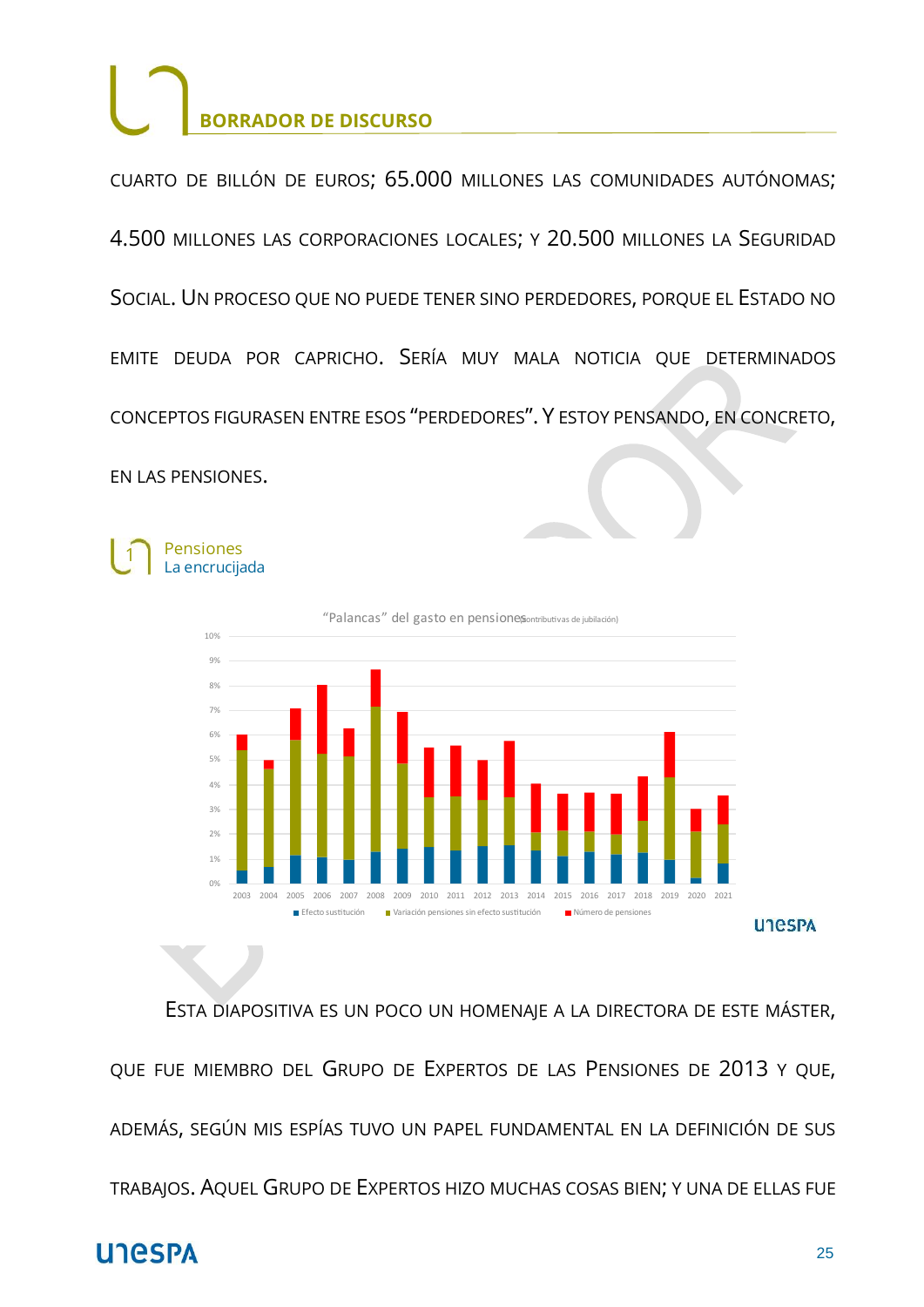ALUMBRAR, EN LA PRIMERA PARTE DE LA FÓRMULA DEL LLAMADO ÍNDICE DE REVALORIZACIÓN DE LAS PENSIONES, UN ESQUEMA PARA DEFINIR DE UNA FORMA RELATIVAMENTE SENCILLA LAS PALANCAS QUE EXPLICAN, CADA AÑO, EL CRECIMIENTO PORCENTUAL DEL GASTO EN PENSIONES.

LA EVOLUCIÓN DEL GASTO EN PENSIONES, EN EFECTO, ES EL RESULTADO DE TRES TENSIONES: 1) LA EVOLUCIÓN DEL NÚMERO DE PENSIONES QUE SE PAGAN. 2) EL EFECTO SUSTITUCIÓN, ENTENDIDO COMO LA DIFERENCIA ENTRE LAS PENSIONES NUEVAS QUE SE PAGAN Y LAS VIEJAS QUE SE DEJAN DE PAGAR POR FALLECIMIENTO DE SUS BENEFICIARIOS, DADO QUE, COMÚNMENTE, AQUÉLLAS SON SUPERIORES A ÉSTAS. Y 3), LA EVOLUCIÓN DE LAS PENSIONES PAGADAS, NETAS DE DICHO EFECTO SUSTITUCIÓN.

EL GASTO EN PENSIONES, POR LO TANTO, ES EL FRUTO DE TRES TENSIONES, DOS DE LAS CUALES ESTÁN FUERA DEL CONTROL DE CUALQUIER GOBIERNO, PUESTO QUE LA EVOLUCIÓN DEL NÚMERO DE PENSIONES DEPENDE DE LA DEMOGRAFÍA, Y EL EFECTO SUSTITUCIÓN DE LOS VAIVENES PASADOS Y PRESENTES DE LA PRODUCTIVIDAD; QUEDANDO, PUES, UNA TERCERA QUE ES DONDE VERDADERAMENTE HAY MARGEN DE ACTUACIÓN.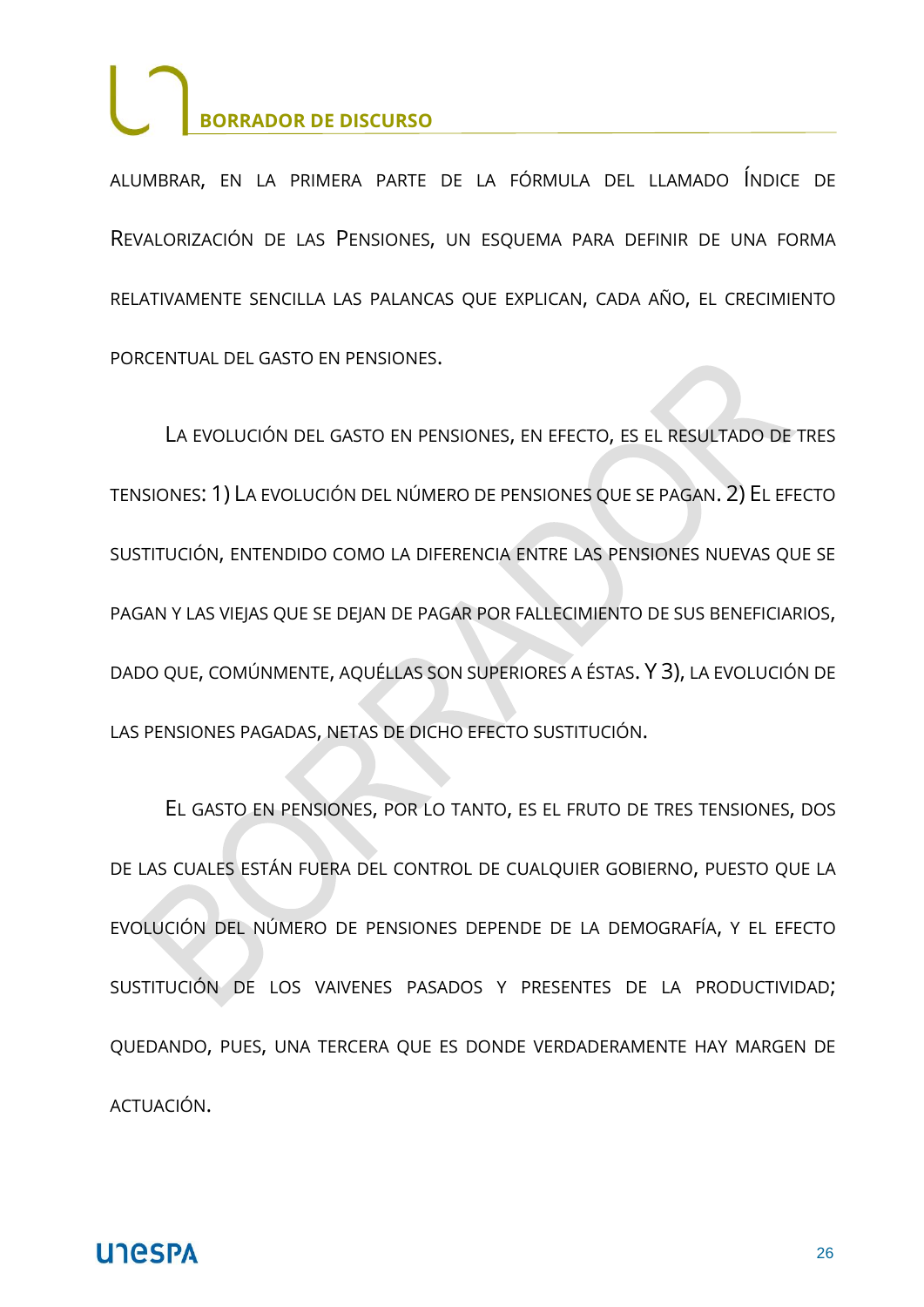EL PROBLEMA DE LAS PENSIONES DEJA DE EXISTIR CUANDO ESE FACTOR, ESTO ES, EL TROZO PISTACHO DEL GRÁFICO, SE MODERA. LO PUEDEN VER MUY CLARO EN LOS AÑOS 2014-2017, AÑOS QUE FUERON, PRECISAMENTE, DE APLICACIÓN DEL ÍNDICE DE REVALORIZACIÓN DE LAS PENSIONES. CON LAS MISMAS, EL PROBLEMA SE HACE MÁS EVIDENTE CUANDO LA BANDA PISTACHO SE ENSANCHA. EN LOS AÑOS 2020 Y 2021 HEMOS VIVIDO UN PEQUEÑO ESPEJISMO, PUESTO QUE EL EFECTO DE LA PANDEMIA HA GENERADO UNA SERIE DE DISTORSIONES COYUNTURALES, TANTO EN EL NÚMERO DE PENSIONES COMO EN EL EFECTO SUSTITUCIÓN. EL EFECTO SUSTITUCIÓN, DE HECHO, LLEGÓ A SER NEGATIVO EN ALGUNOS MESES DE 2020, DADO QUE EL RITMO DE NUEVAS PENSIONES SE RALENTIZÓ, MIENTRAS QUE LAS BAJAS DE PENSIONES ANTIGUAS, DESGRACIADAMENTE, SE ACELERÓ.

CREO QUE ESTA DIAPOSITIVA ES UNA BUENA DEMOSTRACIÓN DE QUE NI LA SITUACIÓN DE LOS ÚLTIMOS DOS AÑOS, AÑOS EN LOS QUE, LES QUIERO RECORDAR, AUN ASÍ, EL SISTEMA DE PENSIONES HA TENIDO DÉFICIT; ESTOS DOS ÚLTIMOS AÑOS, DECÍA, PUEDEN TOMARSE COMO NORMA. Y, ADEMÁS, NO HAY QUE IRSE MUY LEJOS EN EL TIEMPO PARA DARSE CUENTA DE LA TENSIÓN QUE PUEDE ACABAR EJERCIENDO EL AUMENTO DE LAS PENSIONES NETO DE EFECTO SUSTITUCIÓN. QUE ES, PRECISAMENTE, LA SITUACIÓN A LA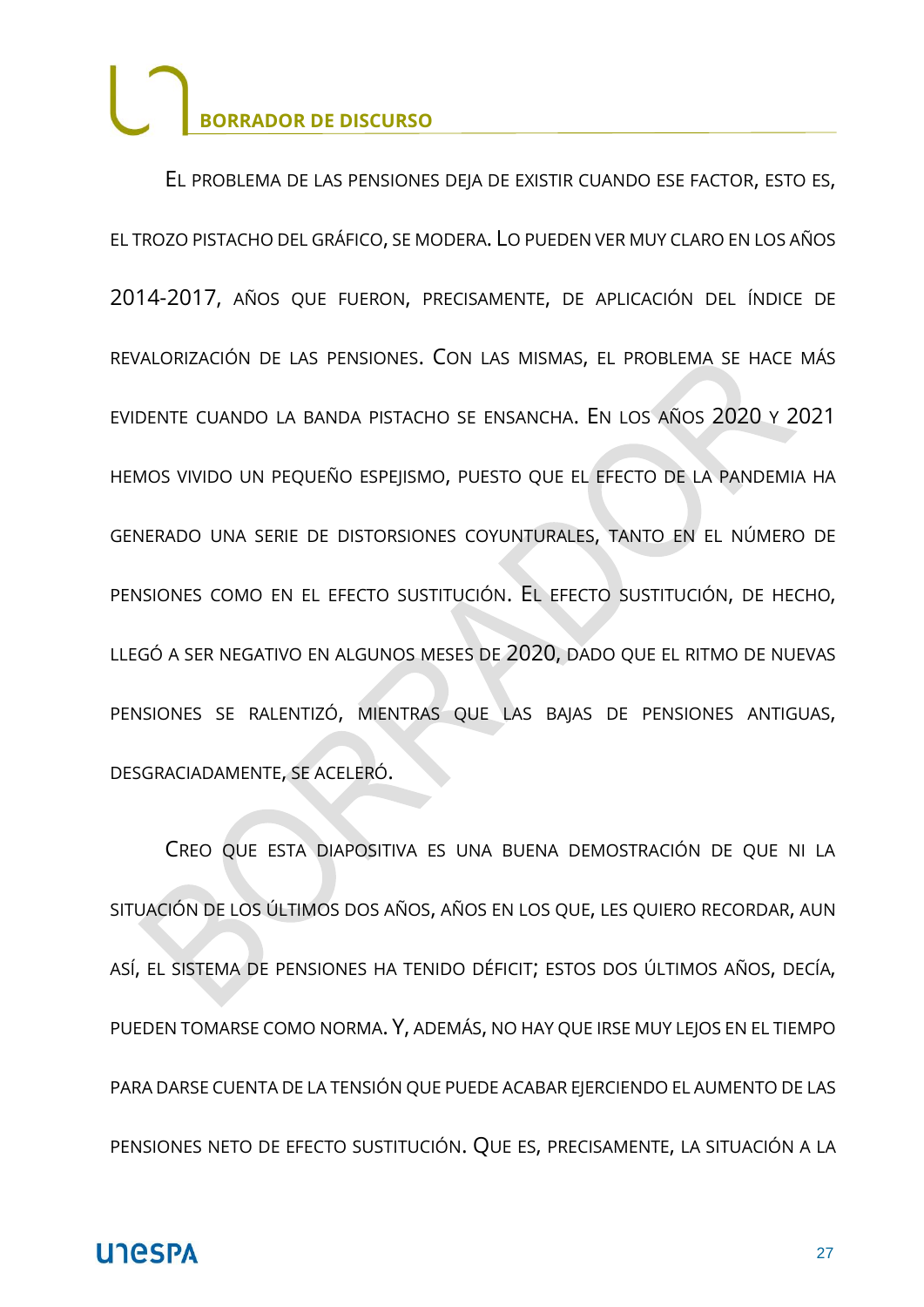QUE NOS ENFRENTAMOS EN 2022, CON UNA INFLACIÓN ELEVADA Y UNA CLÁUSULA DE

SALVAGUARDA DEL IPC.



| <b>Territorio</b> | <b>Esfuerzo</b><br>histórico de<br>previsión | <b>Diferencial con</b><br>España por<br>ocupado y mes |
|-------------------|----------------------------------------------|-------------------------------------------------------|
| Suiza             | 25,17%                                       | 776,84€                                               |
| Islandia          | 24,45%                                       | 753,88€                                               |
| Países Bajos      | 16,42%                                       | 496,12€                                               |
| Dinamarca         | 14,01%                                       | 418,77€                                               |
| Suecia            | 11,72%                                       | 345,30€                                               |
| Reino Unido       | 11,35%                                       | 333,40€                                               |
| Noruega           | 8,16%                                        | 230,78€                                               |
| Irlanda           | 6,53%                                        | 178,59€                                               |
| Chipre            | 5,59%                                        | 148,47€                                               |
| Bélgica           | 4,45%                                        | 111,96€                                               |
| Alemania          | 4,42%                                        | 110,85€                                               |
| España            | 0,96%                                        |                                                       |

#### **UTGSPA**

LO QUE YACE EN EL FONDO DE ESTA CUESTIÓN ES QUE EL SISTEMA DE PENSIONES DE REPARTO ESPAÑOL ESTÁ, POR USAR EL SÍMIL CINÉFILO, SOLO ANTE EL PELIGRO. EN ESPAÑA, EL 96% DE LOS COMPROMISOS DEL SISTEMA DE BIENESTAR, PRESENTES Y CONTINGENTES, ESTÁN ANOTADOS EN EL PASIVO DE LA SEGURIDAD SOCIAL. ANTES HEMOS VISTO QUE LOS TIPOS DE INTERÉS SUELEN REACCIONAR A LA INFLACIÓN, MATIZANDO SU IMPACTO; ESO HACE QUE EL PROBLEMA QUE PLANTEAN ENTORNOS COMO EL PRESENTE SEA MUY DIFERENTE EN EL CASO DE UN SISTEMA DE REPARTO Y DE UN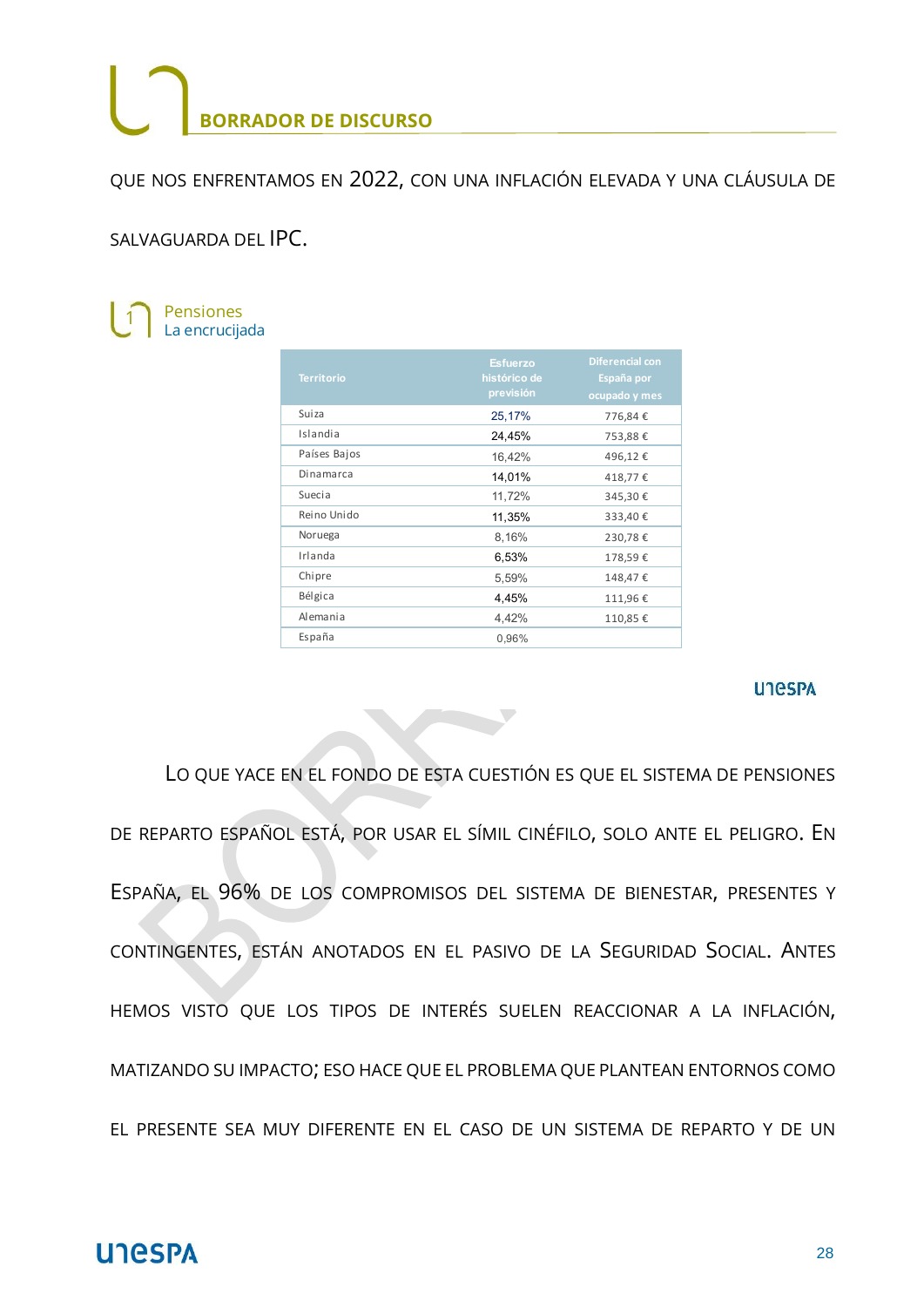SISTEMA DE CAPITALIZACIÓN; Y ES LA BASE TEÓRICA DE QUE SE RECOMIENDE COMBINAR SISTEMAS.

EN ESPAÑA, SIN EMBARGO, VAMOS RETRASADOS CON ESTO. ESTA TABLA QUE VEN PROVIENE DE UN ESTUDIO QUE HACEMOS NOSOTROS EN UNESPA, EN EL QUE ESTIMAMOS LA MAGNITUD DE LA PREVISIÓN CAPITALIZADA EN EUROPA POR LA VÍA DE ESTUDIAR LAS COTIZACIONES SOCIALES PERCIBIDAS POR LAS EMPRESAS FINANCIERAS ANOTADAS EN LA CONTABILIDAD NACIONAL. ESTAS APORTACIONES, EXPRESADAS EN TÉRMINOS DE RENTA DISPONIBLE DE LOS HOGARES, GENERAN UNA RATIO DE ESFUERZO DE AHORRO.

HAY QUE DECIR, SI QUEREMOS SER PURISTAS, QUE ESTE ENFOQUE INCLUSO SOBREVALORA LA SITUACIÓN EN ESPAÑA. ESTO ES ASÍ PORQUE EN ESPAÑA TODOS LOS COMPROMISOS POR PENSIONES DE LAS EMPRESAS ESTÁN EXTERIORIZADOS DE SUS BALANCES, COSA QUE NO OCURRE EN PAÍSES COMO ALEMANIA, O AUSTRIA. POR LO TANTO, EN ESTOS PAÍSES HAY COTIZACIONES SOCIALES CAPITALIZADAS QUE NO PASAN POR LAS EMPRESAS FINANCIERAS Y NO SE CONTABILIZAN EN ESTE CÁLCULO. NO OBSTANTE ESTA PRECISIÓN TÉCNICA, COMO PUEDEN VER, ESPAÑA ESTÁ MUY LEJOS DE LOS GRANDES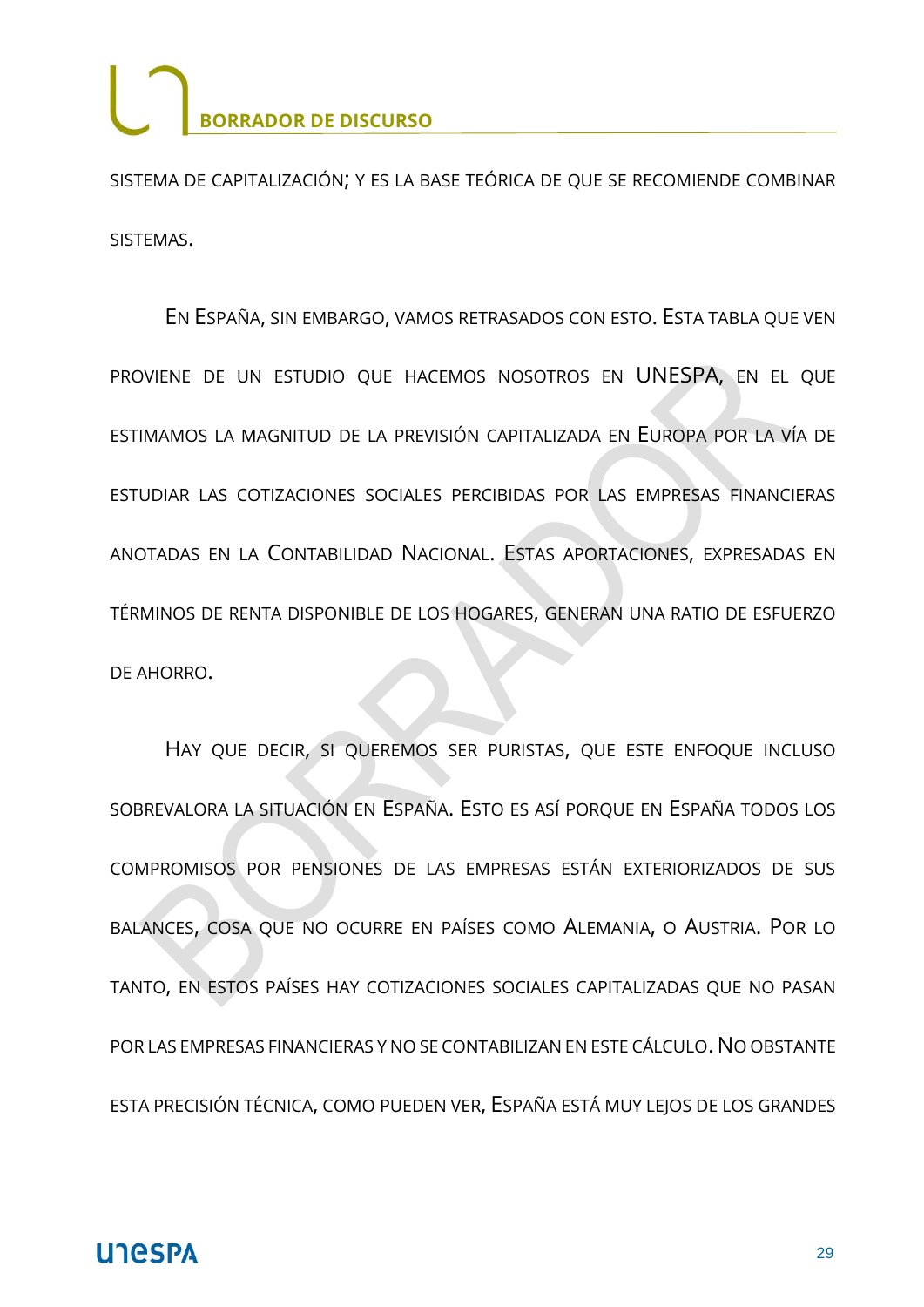PAÍSES AHORRADORES DE EUROPA EN LO QUE A ESFUERZO DE AHORRO SE REFIERE. EN LA

LISTA ESTÁ LA MAYORÍA DE LOS PAÍSES A LOS QUE DECIMOS QUERER PARECERNOS.

EL PROBLEMA, EN TODO CASO, ES QUE NO SÓLO NO HEMOS QUERIDO DESARROLLAR UN PILAR DE PREVISIÓN CAPITALIZADA. ES QUE, CUANDO LO HEMOS HECHO, LO HEMOS HECHO MAL.



LA ACTUAL ESTRATEGIA DEL GOBIERNO EN MATERIA DE DESARROLLO DE LA PREVISIÓN SE BASA EN FOMENTAR EL SEGUNDO PILAR: EL AHORRO EMPRESARIAL, A COSTA DEL TERCERO: EL AHORRO INDIVIDUAL. AQUÍ LES HE COLOCADO LAS EVOLUCIONES NOMINALES DE AMBOS PILARES DE PENSIONES, TANTO SEGUROS DE VIDA COMO FONDOS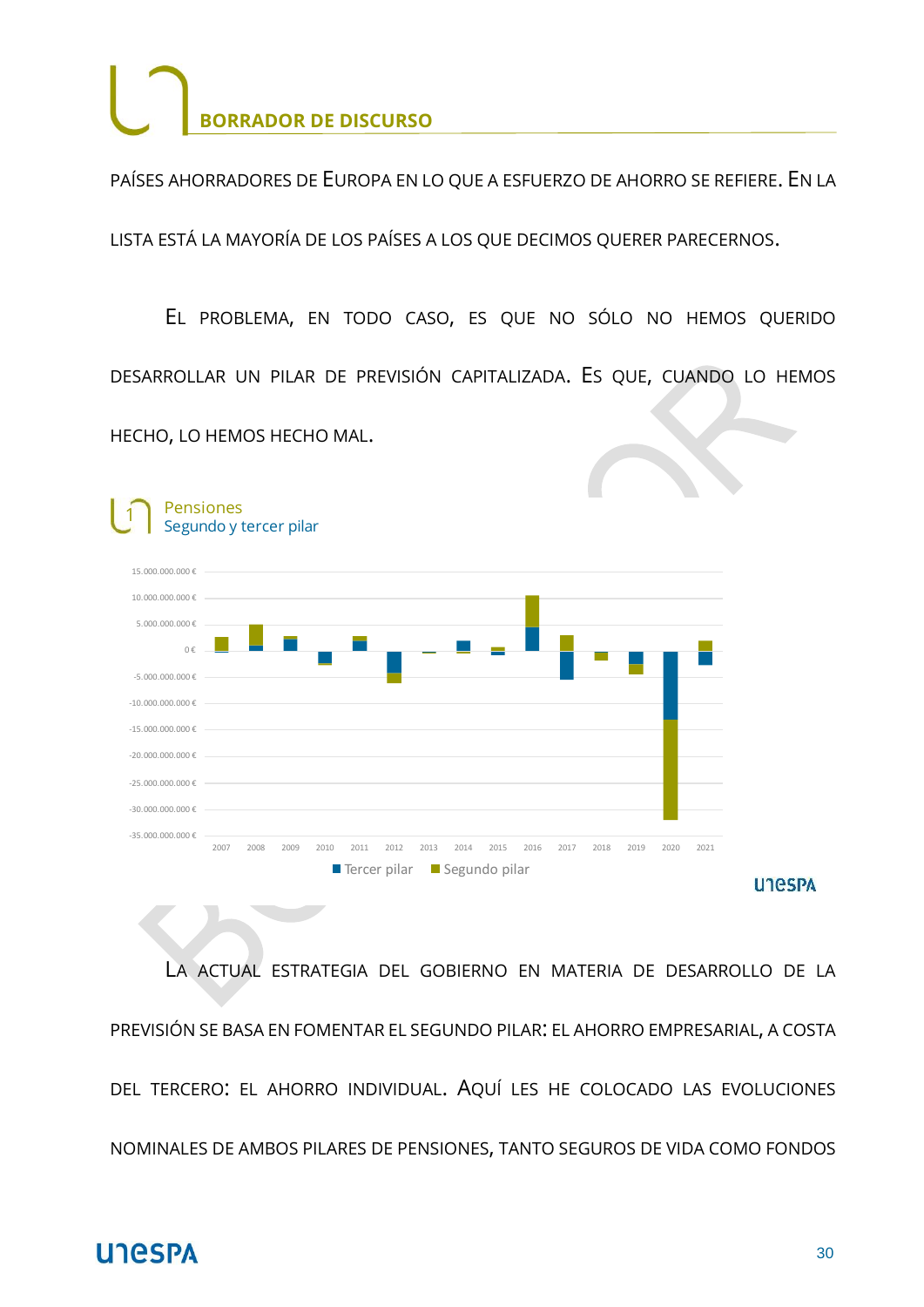DE PENSIONES, EN LOS ÚLTIMOS AÑOS. Y, LA VERDAD, YO NO SÉ SI USTEDES VEN VASOS

COMUNICANTES. YO LO QUE VEO SON COMPONENTES QUE, MÁS BIEN, TIENDEN A

EVOLUCIONAR SINTONIZADOS. ASÍ PUES, MONTAMOS UN PILAR DE PREVISIÓN, COMO

DIGO, SOBRE BASES TEÓRICAS INCIERTAS.

 $\blacksquare$ 1 La autoridad del cliente financiero<br>Un entorno poco razonado

- · El seguro quiere un supervisor especializado e independiente y, por lo tanto, quiere un sistema de gestión de reclamaciones especializado e independiente.
- · Se debería reconocer:
	- · La escala litigiosidad del seguro.
	- · El buen funcionamiento de los SAC
- · Si los actuales sistemas son poco eficientes, hay que dotarlos, no crear uno nuevo ( $\rightarrow$  incertidumbre)

#### **UTGSPA**

NO QUIERO TERMINAR MI INTERVENCIÓN SIN REFERIRME AL ÚLTIMO CASO DE

DESAJUSTE ESTRATÉGICO QUE AHORA MISMO ESTAMOS VIVIENDO EN EL SECTOR, Y QUE

PUEDE AFECTAR A SU DESARROLLO. SE TRATA DEL DISEÑO DE UNA AUTORIDAD DEL

CLIENTE FINANCIERO.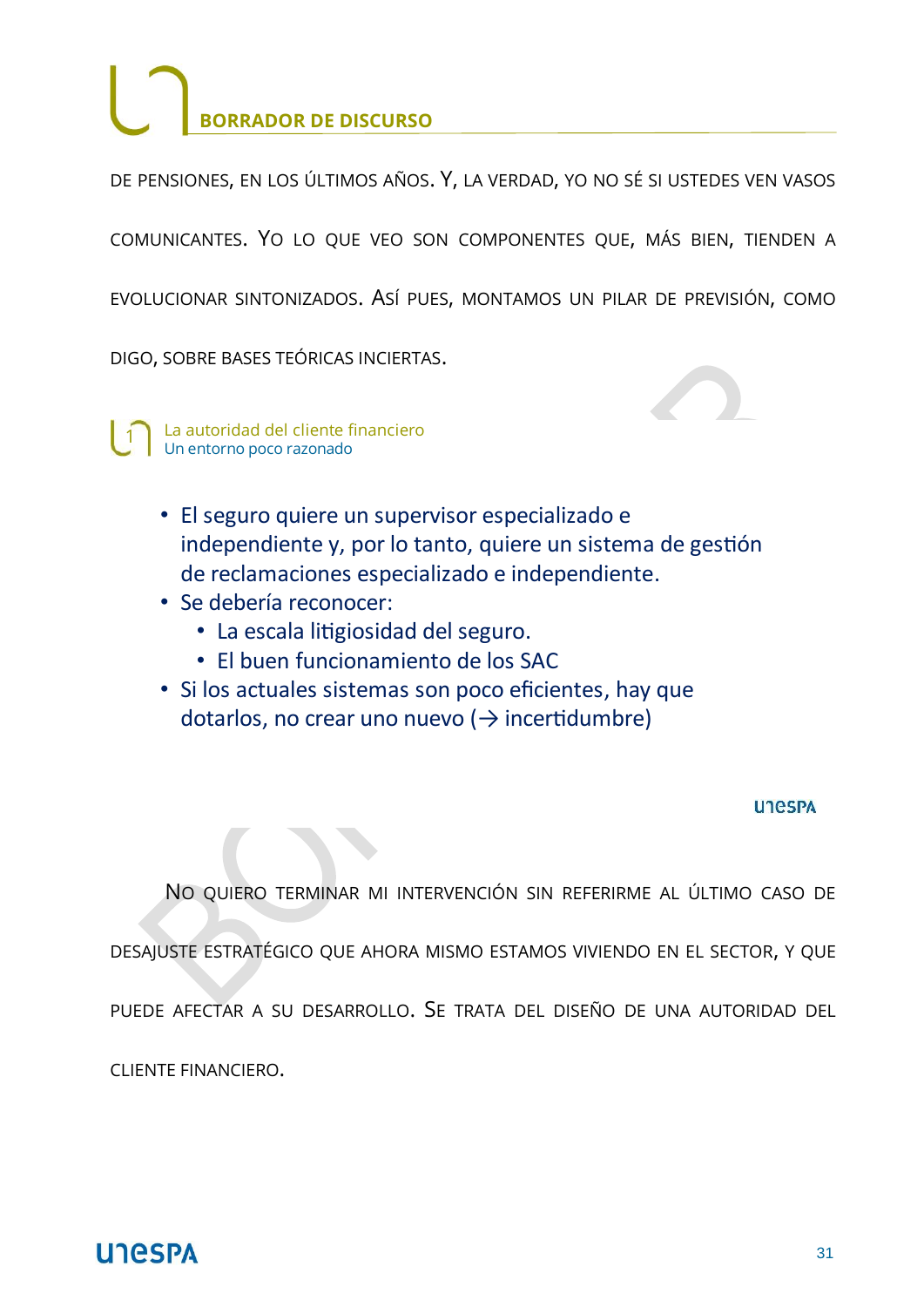CADA VEZ QUE SE JUNTAN LAS PALABRAS AUTORIDAD Y FINANCIERO, EN EL SEGURO TENEMOS EL MISMO PROBLEMA: HACER ENTENDER QUE LA ASEGURADORA ES UNA ACTIVIDAD ESPECIAL, CON ESPECIFICIDADES; Y QUE NO SE PUEDE HACER TABLA RASA CON ELLA Y EL RESTO DE LAS FINANCIERAS. LA INDUSTRIA ASEGURADORA QUIERE, PORQUE TIENE DERECHO A ELLO, UN SUPERVISOR ESPECIALIZADO E INDEPENDIENTE; Y ES, DE HECHO, LA ÚNICA ACTIVIDAD FINANCIERA QUE NO LO TIENE. Y SI LA MEJOR FORMA DE ABORDAR LA SUPERVISIÓN DE SEGUROS ES DE FORMA ESPECIALIZADA, LA MEJOR FORMA DE AFRONTAR SUS CONFLICTOS ES, TAMBIÉN, ESPECIALIZADA.

YO ENTIENDO LOS MOTIVOS QUE LLEVAN AL GOBIERNO ACTUAL A CREAR UNA AUTORIDAD DEL CLIENTE FINANCIERO. TODOS TENEMOS EN LA CABEZA LA IMAGEN DE CONFLICTOS FINANCIEROS QUE HAN PROVOCADO MANIFESTACIONES DE CONSUMIDORES INDIGNADOS POR LA CALLE. PERO, ¿CUÁNTAS DE ELLAS ME SABEN DECIR QUE AFECTASEN A PRODUCTOS DE SEGURO? EN REALIDAD, NO ME SABEN DECIR NINGUNA.

EL SEGURO ES ESCASAMENTE LITIGIOSO, ENTRE OTRAS COSAS PORQUE SUS SISTEMAS DE ATENCIÓN AL CLIENTE FUNCIONAN, CUMPLEN CON LA MEDIDA LEGAL DE RESPONDER DENTRO DE LOS 30 DÍAS POSTERIORES A LA RECLAMACIÓN. NOSOTROS NI SOMOS LENTOS, NI INEFICIENTES. SI LO SON LAS INSTANCIAS PÚBLICAS DE GESTIÓN DE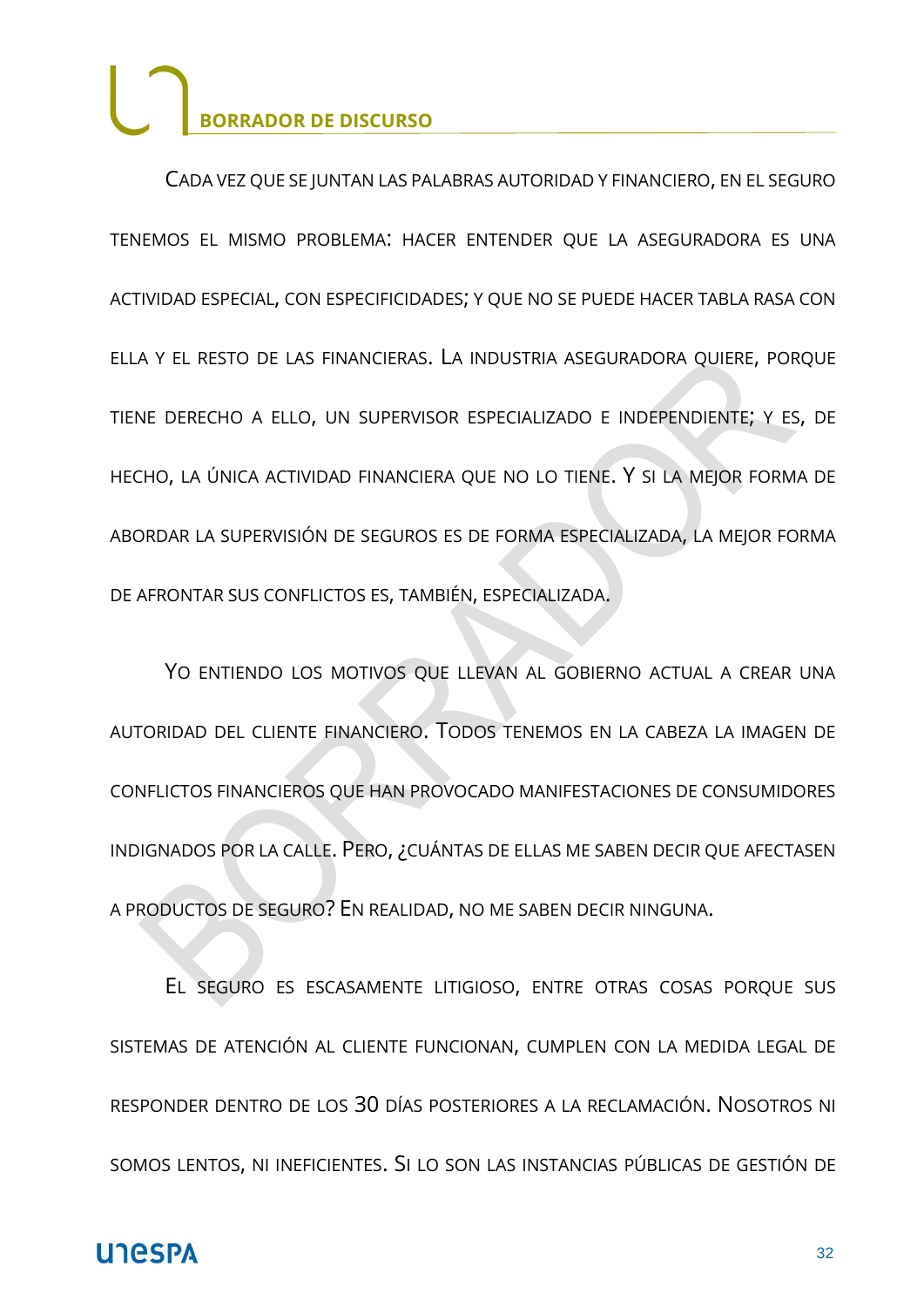RECLAMACIONES, ENTONCES LO QUE HABRÍA QUE HACER SERÍA DOTARLAS, PERO NO CREAR UNA NUEVA AUTORIDAD CUYOS MEDIOS NO ESTÁN CLAROS Y QUE, POR LO TANTO, PUEDE CAER EN LA MISMA INEFICIENCIA QUE BUSCA ELIMINAR. POR EL CAMINO, SE CORRE EL PELIGRO DE CREAR UNA INSTITUCIÓN QUE JUZGUE TODOS LOS CONFLICTOS INTERPRETATIVOS FINANCIEROS COMO SI FUESEN IGUALES, CUANDO NO LO SON. QUIEN SABE JUZGAR EL CONDICIONADO DE UN DEPÓSITO A PLAZO, NO NECESARIAMENTE ENTIENDE EL CONTRATO DE UN SEGURO DEL AUTOMÓVIL.



HE LLEGADO AL PUNTO EN EL QUE, PROBABLEMENTE, HE HABLADO DEMASIADO.

SI ES ASÍ, EN TODO CASO, RECUERDEN USTEDES QUE, AL FIN Y A LA POSTRE, LA CULPA NO

ES TANTO DE QUIEN HABLA DEMASIADO, SINO DE QUIEN LE DIO LA PALABRA.